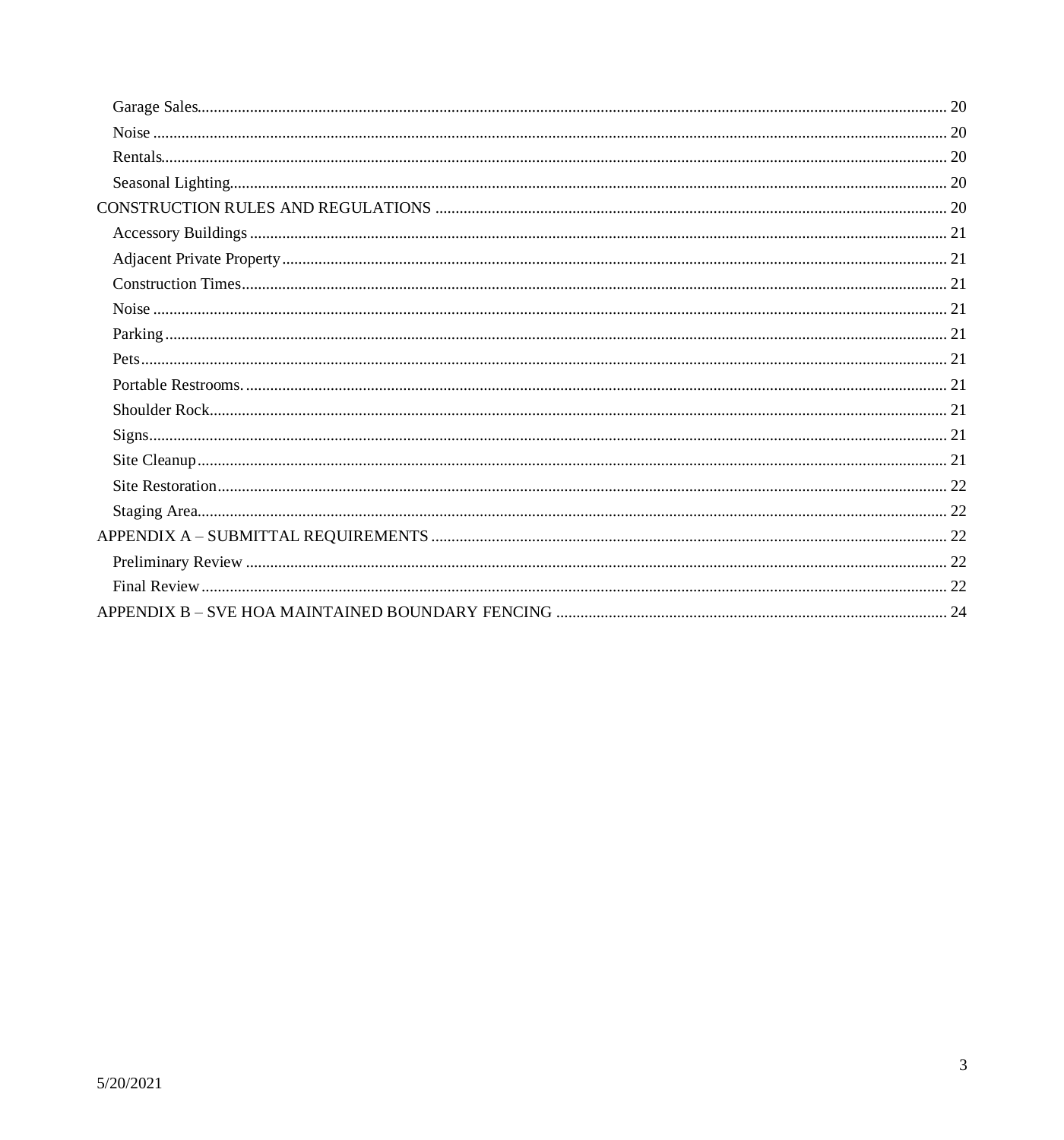## <span id="page-3-0"></span>**I N T R O D U C T I O N**

#### <span id="page-3-1"></span>**Purpose of Architectural Rules and Regulations**

The purpose of the Sunset View Estates (SVE) Architectural Rules and Regulations is to document design guidelines and application procedures as required in Article 7, Section 2 of the Declaration of Covenants, Conditions and Restrictions of Sunset View Estates (CC&Rs). These Rules and Regulations also address an owner's use of property adjacent to their lot, as provided in Article 6, Section 1 of the CC&Rs. The information in this document is intended for owners, designers, architects, builders, contractors and/or landscape professionals.

The objective of these Rules and Regulations is to ensure that SVE is developed and maintained to the highest practical aesthetic standards, and the design review and approval process is administered fairly and effectively for the benefit of individual property owners and for all SVE residents.

These Rules and Regulations apply to all original construction and modifications, addition, or alterations on or to existing residential lots, buildings, and common area. All homes designed and constructed prior to the adoption of these rules are "grandfathered", however any changes or additions to existing residences must comply with these rules.

#### <span id="page-3-2"></span>**Architectural Review Committee**

The SVE Homeowners Association (SVE HOA*)* has established the SVE Architectural Review Committee (ARC) to implement and administer these Rules and Regulations. The ARC shall exercise the functions for which it is given responsibility by the SVE HOA Board of Directors as provided in the CC&Rs for SVE and for the modifications, promulgation, and enforcement of its rules governing the use and maintenance of home sites and the improvements thereon.

The ARC consists of three to five persons appointed annually by the SVE HOA Board of Directors. The ARC Chairperson shall be a member of the Board of Directors. If the Board of Directors fails to make such appointment within 30 days of the start of the fiscal year, the Board of Directors itself serves as the Architectural Review Committee. Members of the ARC may be removed and replaced at any time by the SVE HOA Board of Directors.

Except as otherwise provided herein, a majority of the voting members of the ARC shall have the power to act on behalf of the ARC without the necessity of a meeting and without the necessity of consulting the remaining member or members of the ARC, if they are unavailable.

The ARC Chairperson is the primary spokesperson for the committee in communications with the Management Company regarding applications and approvals.

#### <span id="page-3-3"></span>**Non-Waiver and Severability**

The presence of non-compliant features on existing homes, consent by the ARC to any matter proposed to it or within its jurisdiction, or failure by the ARC to enforce any violation of the Rules and Regulations, shall not be deemed to constitute a precedent or waiver impairing the ARC's right to withhold approval as to any similar matter thereafter proposed or submitted to it for consent or to enforce any subsequent or similar violation of these Rules and Regulations.

If any section, subsection, paragraph, sentence, clause, or phrase of these Rules and Regulations is for any reason held by a court of competent jurisdiction to be invalid, such decision shall not affect the validity of the remaining portions of these Rules and Regulations.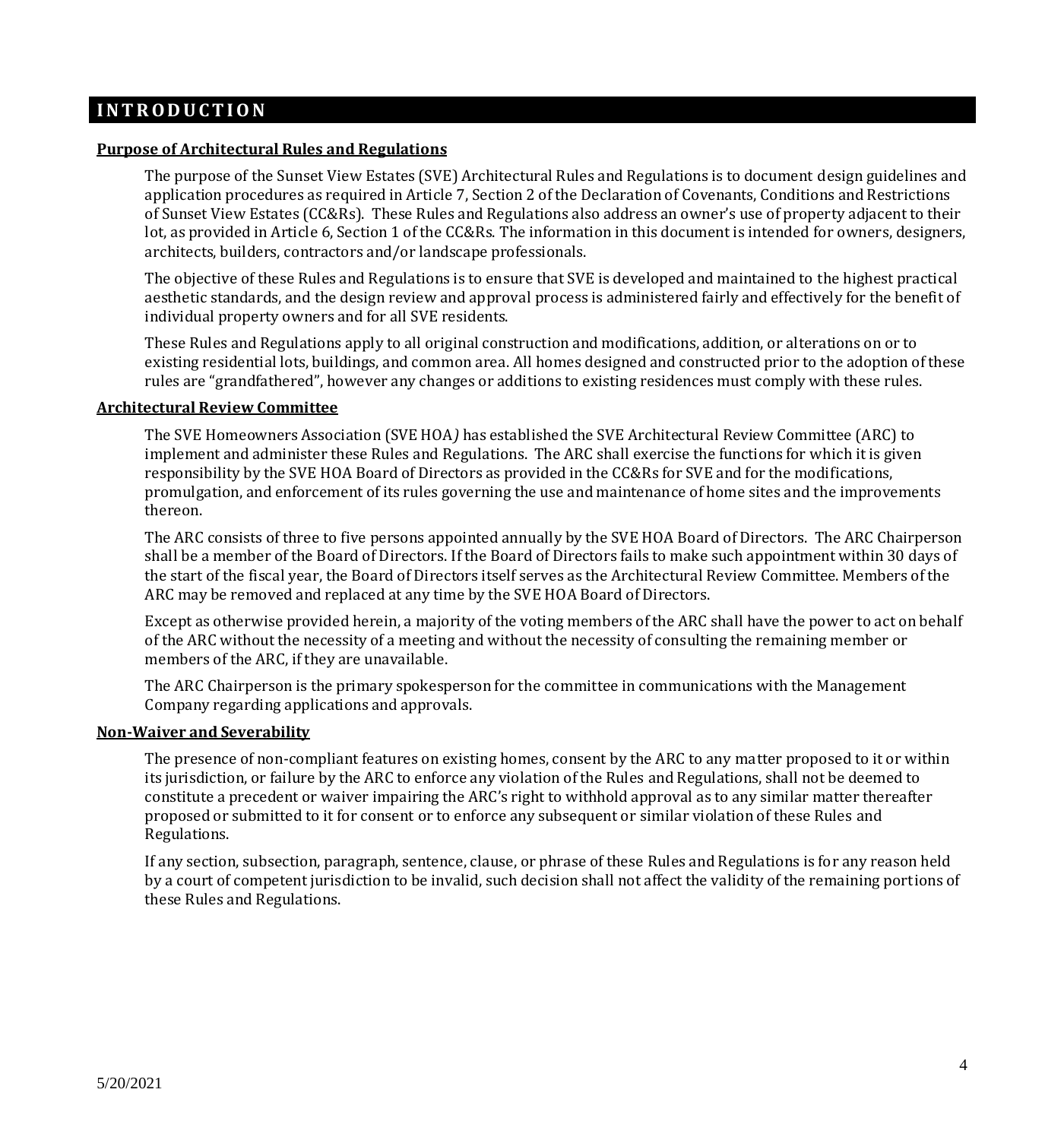## <span id="page-4-0"></span>**A P P L I C A T I O N A N D D E S I G N R E V I E W**

### <span id="page-4-1"></span>**Applications and Submittals**

Prior to making submittal to the ARC, it is the responsibility of each SVE land/home owner and/or his agent(s) to read and understand the following:

- Declaration of Covenants, Conditions and Restrictions and Bylaws for SVE
- SVE Architectural Review Committee (ARC) Application Form and Overview
- Architectural Review Committee Construction Application Form
- SVE Architectural Rules and Regulations

The most current versions of these documents are available at the office of the Management Company.

The fee schedule, as described in the Application Form, applies to the following:

- New Construction
- **•** Preliminary Review
- Remodels/additions/alterations
- Landscaping plan changes/updating

Amounts due at any Preliminary Review will be applied as a credit to the total fee due with the application for Final Review. The ARC recommends that as much information as possible be provided with the application for Preliminary Review to gain the most out of the review. Preliminary reviews can be repeated as necessary without additional fees.

The submittal for Final Review includes a site plan, exterior elevations, floor plan, application form and fee, and Color/Material Sample Board and Color Submittal Form. Detailed submittal requirements are provided in APPENDIX A – SUBMITTAL REQUIREMENTS.

In addition to submittals, a string layout of the footprint of the house, driveway and onsite parking locations shall be completed and available for review at the time of the application. All corners of the lot must also be accurately staked at the time the string layout is completed. The failure to complete this step may result in a delayed ARC review.

The sample and color board submittal should be assembled at the time of the full construction submittal. However, if elevation materials and detail are sufficient to evaluate the aesthetic attributes, owners may receive conditional approval and be permitted to submit samples and color boards at a later date for review and written approval.

Completed applications and submittals should be delivered to the Management Company for distribution to the Chairperson of the Architectural Review Committee. Upon receipt of an application and submittal to build, the SVE ARC and/or its representative(s) shall be authorized, to make onsite inspections of the home site and proposed construction at any time.

Applicants are advised that all new, remodel and landscape construction shall be performed by a licensed, insured and bonded contractor. All construction is subject to all codes and ordinances as adopted by the State of Oregon, Deschutes County, and all other pertinent regulations. A Deschutes county building permit is required for all work in SVE. The most stringent regulations shall apply in the event of a conflict.

## <span id="page-4-2"></span>**Design Review and Approval**

#### *Design Philosophy*

Review and approval of any building application by the ARC is based on preserving high aesthetic standards for all of the buildings and landscapes. SVE is a community of large home sites with stands of mature ponderosa pines in an open environment provided by the golf course and a large amount of common area. SVE does not have a particular architectural theme, allowing diversity in individual residences while preserving the natural beauty and site integrity of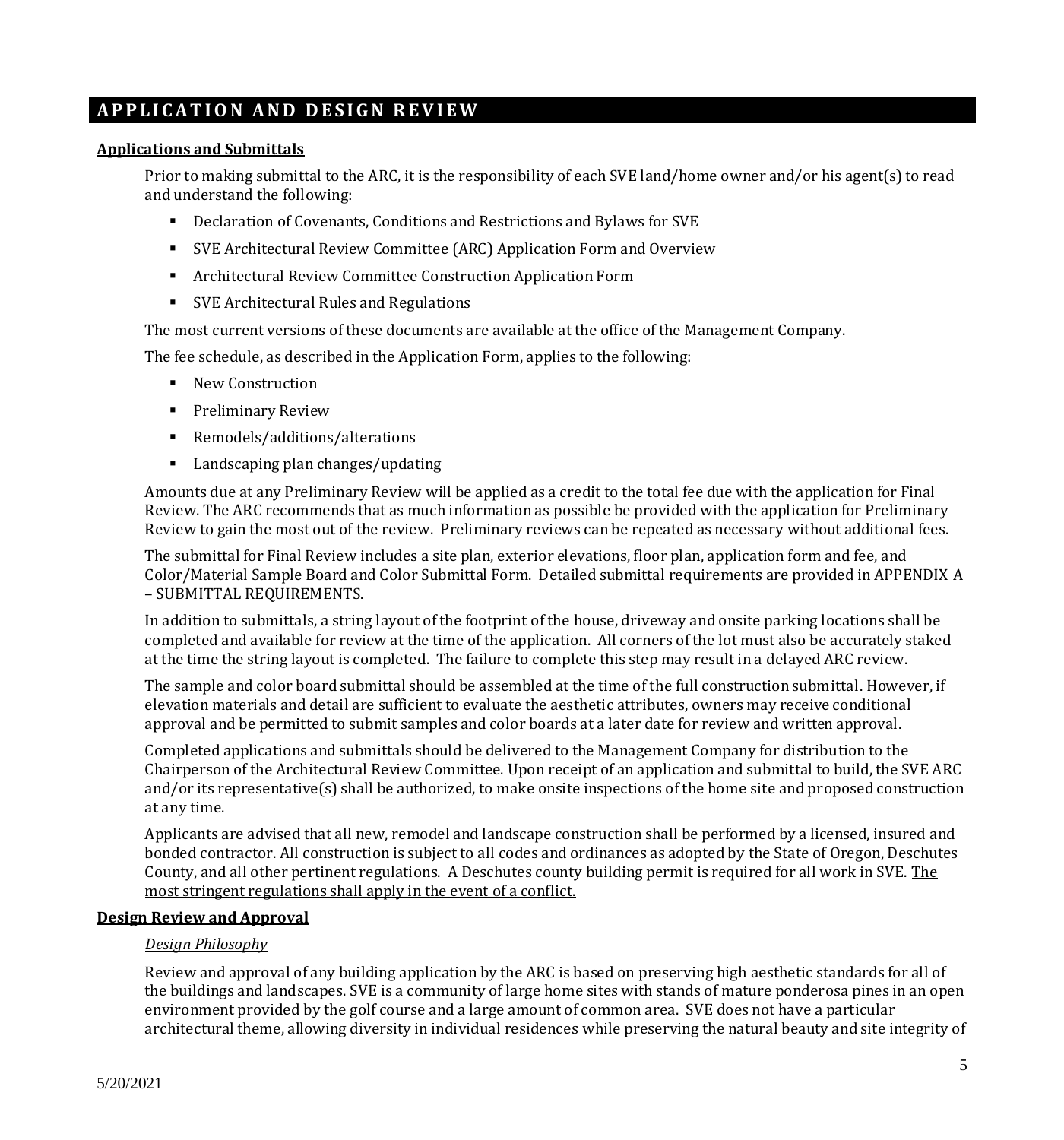individual home sites. Exceptions to the Rules and Regulations shall be considered on an individual basis and granted based on architectural merit.

#### *Review Process*

Preliminary and Final review are similar processes and require the same amount of time for the review process. Alterations or additions to buildings require the same review process. At least two weeks are required for the ARC review.

At the time a completed and accurate application for New Construction or a remodel is received, the Management Company will notify contiguous property owners and owners whose property may be impacted by the construction or remodel. These owners will receive a reduced copy of the site plan and exterior elevations, and have one week to respond with any questions or concerns. Any comments from owners are addressed during the ARC review of the submittal.

ARC meetings are open to all property owners in SVE and their representatives however, ARC meetings are held only as needed and notice of meetings is not posted. Owners or their representatives who are interested in a particular application should contact the Management Company. Property owners will be allowed to provide information at ARC meetings. The ARC committee decisions will be made in a closed meeting.

Preliminary review tests the building and site concept, checks adherence to prescribed setbacks, and identifies designs that could be duplications of others in close proximity to the requested improvement. It allows the owner to obtain ARC advice and contiguous owner comments (if any) regarding conceptual designs before completing final construction drawings and/or applying for building permits. Preliminary review shall not be deemed to be a final approval for the construction of the improvement(s).

The ARC may consult with an independent architect to review submittals for Architectural Standards compliance, drawing accuracy, and to document findings.

#### *Approval Process*

After the ARC meeting and the one-week contiguous-owner response period have expired or all contiguous owners have responded, a review letter is prepared for the owner, with copies for design and construction agent(s). The review letter lists any ARC comments, requirements, concerns or conditions of approval. A construction approval letter from the ARC must be issued before construction may begin. It is strongly suggested that the owner or contractor not apply for a building permit prior to ARC approval.

If there are specific areas of concern or a requirement for more information, the owner or his agent(s) may be required to deliver revised drawings or provide the supplemental information before the ARC will issue a final approval allowing construction to begin. Owners who wish to appeal ARC decisions relating to their proposed design should contact the Management Company to schedule a meeting with the SVE Board of Directors as needed.

The request for removal of trees outside of the home footprint but within the view corridors will be addressed once the home is framed. These trees must remain on the site until the home is framed and ARC members make an onsite visit. Unauthorized tree removal will result in immediate forfeiture of the deposit and suspension of all construction activity on the property until a remediation plan and a new deposit are received and approved by the ARC.

Items which are missing from the original submittal, (color boards, landscape plans, etc.) must be provided for ARC review and approval at a later time. It is prudent to plan color schemes and material choices well in advance of scheduling painters, masons and other specialty subcontractors.

The ARC does not bear any responsibility for ensuring the structural integrity or soundness of approved construction (to include remodels). In similar fashion, the ARC bears no responsibility for ensuring that submitted drawings are in compliance with building codes and/or other governmental requirements. The ARC, Board, or any committee or member of any of the foregoing shall not be held liable for any injury, damages, or loss arising out of the manner or quality of approved construction or modifications of any structure.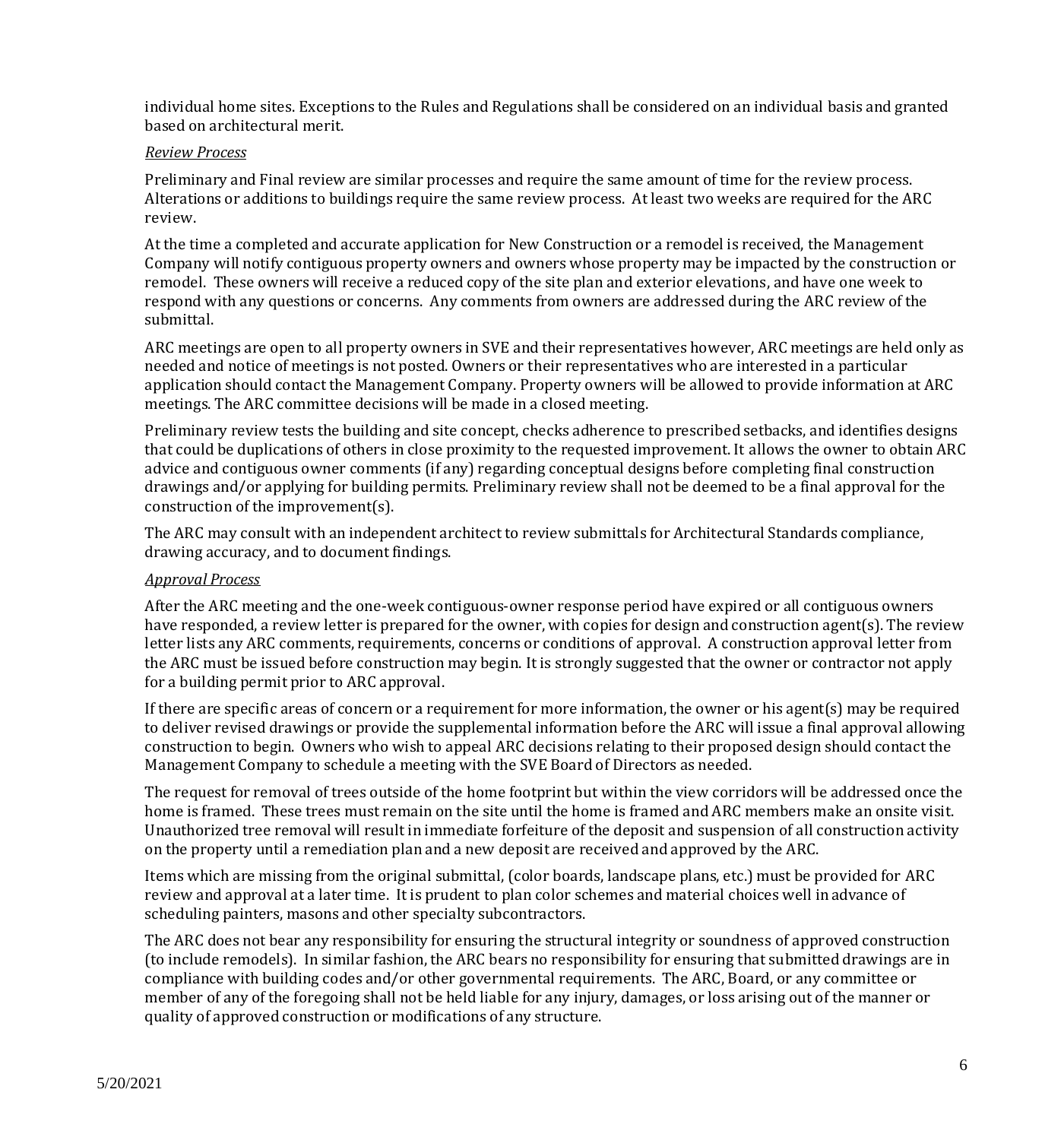#### *Conditions of Approval*

If construction approval has been granted and construction has not begun within one year of receiving approval (or six months for additions or remodels), the application and approval expire and the refundable portion of the application fee will be refunded. A new application, a current fee, and a new ARC review and approval will be required if construction is scheduled to proceed after this time.

All exterior construction must be completed within 15 months from the date construction begins; extensions are allowed with ARC approval. Landscaping shall be completed within six months of the completion of the exterior of the building(s), extensions for weather are allowed with ARC approval.

The deposit portion of the application fee will be refunded if the building and landscaping are completed and meet all ARC standards, requirements, CC&Rs and Regulations. Owners should call the Management Company to request a final inspection when the improvements are complete. Lead-time for an inspection may be up to two to three weeks; delays due to weather conditions may occur.

If the new construction is found to not comply with the ARC approved drawings, the owner may be required to make changes to correct non-compliance issues at the owner's expense.

The SVE Board and/or its authorized representatives may, at any time, inspect a home site or improvement as provided in Article 5, Section 5 of the SVE CC&Rs. Upon discovering a violation of these Rules and Regulations, the Board or its representative will provide written notice of noncompliance to the owner, including a reasonable time limit within which to correct the violation. In the event that an owner or his agent(s) fails to comply within this time period, the Board and/or its authorized representatives may proceed with enforcement as provided for in Article 7.2 of the same CC&Rs.

## <span id="page-6-0"></span>**A R C H I T E C T U R A L S T A N D A R D S**

#### <span id="page-6-1"></span>**Accessory Buildings**

Only buildings to be used as temporary construction shelter may be placed on a home site prior to construction of the main residence.

Structures such as separate garages, dog houses, tool sheds, wood storage, greenhouses, etc., which are not integrated as part of the main residence, require written ARC approval.

Property owners of lots in Phase II and Phase III desiring to build an accessory structure to house a Recreational Vehicle or Motor Coach, are strongly advised to include this structure as part of the home structure (as opposed to separate stand-alone structure). Most of the lots in Phase II and Phase III are just over one acre in size as compared to Phase I lots which are well over two acres.

#### <span id="page-6-2"></span>**Accessory Dwelling Units (ADU)**

Sunset View Estates is comprised of single-family residences. Current Deschutes County zoning does not allow ADUs. In addition, no ADUs are allowed by these rules and regulations.

#### <span id="page-6-3"></span>**Aluminum Windows and Door Frames**

Aluminum windows and doorframes in all structures must be bronze anodized, unless other treatments are specifically authorized by the ARC.

## <span id="page-6-4"></span>**Animal Fencing**

All animal runs and animal restraint areas must receive prior ARC review and written approval before they are built. These areas shall be situated on a home site so as to be completely concealed or screened from view of roadways and neighboring home sites.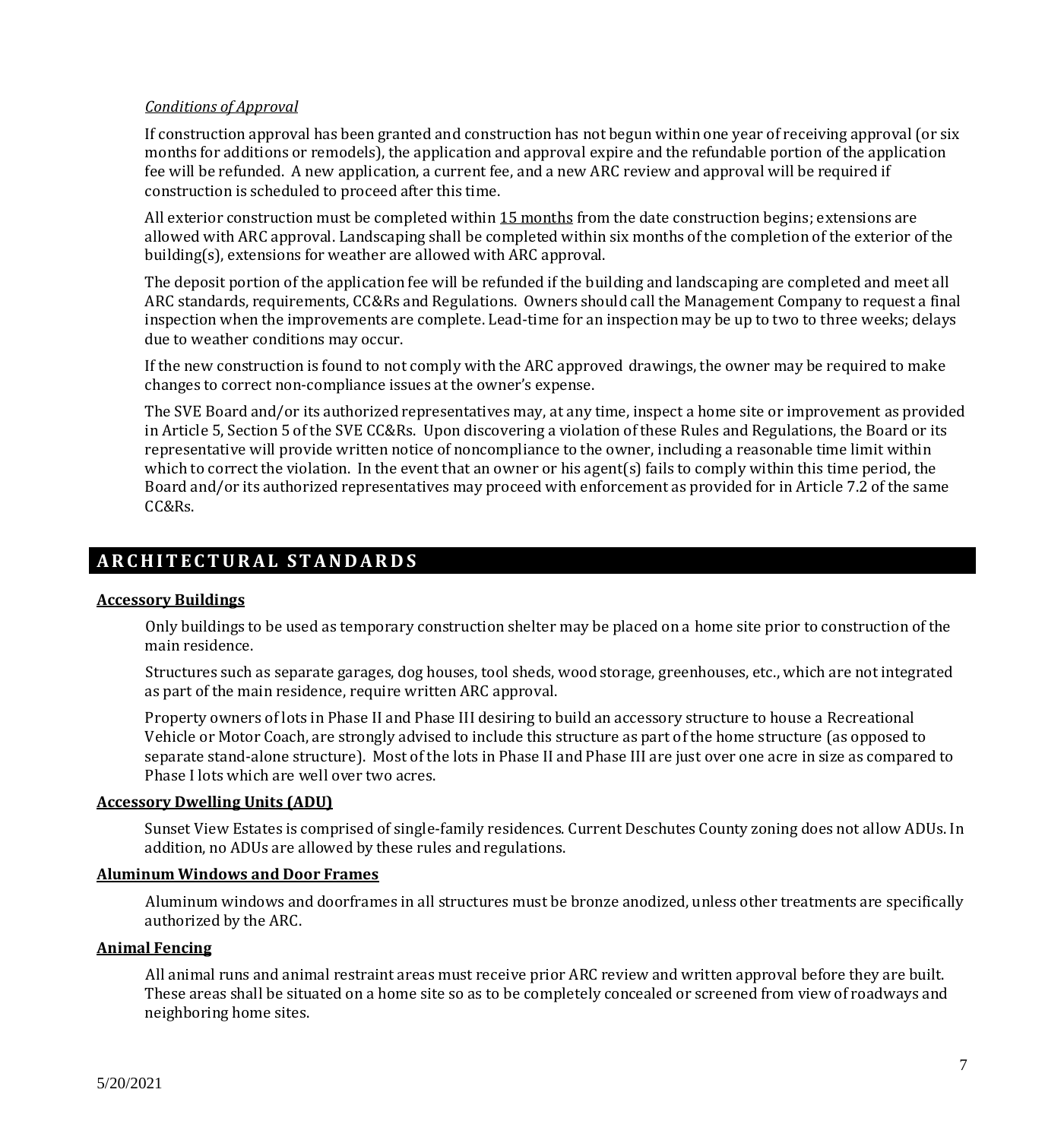Invisible electrical fences are allowed without prior ARC approval. Flags may be visible for a maximum of three months. After which the fence line may be marked with naturally colored stakes not to exceed 6 inches in height.

## <span id="page-7-0"></span>**Awnings**

All proposed awnings must be submitted for ARC review and written approval. The awnings must be constructed of a material selected to blend with the body color of the home.

## <span id="page-7-1"></span>**Building Site Location**

Owners shall strive to design their homes so that the footprint of the home is considerate of neighboring homes. The building envelope for all lots is within the designated set-back dimensions.

## <span id="page-7-2"></span>**Building Setbacks**

SVE has building setback requirements from all property lines. Building setbacks are measured from the property line(s) to the furthest extent of the building (including roof overhangs, footings, trash/recycling/HVAC enclosures, fireplace projections, window bays or any other portion of the building) on all four elevations unless otherwise approved by the ARC.

Setback requirements are as follows:

- a. *Street Frontage* All buildings in Phase I must be at least 50-feet from the front lot line to the structure as described above. Phase II and Phase III have a minimum 30-foot setback from the street frontage property line to the structure as described above.
- b. *Side Property Lines* Minimum 30-foot setback from each side property line (measured from the property line(s) to the furthest extent of the building, including roof overhangs, footings, trash/recycling/HVAC enclosures, fireplace projections, window bays or any other portion of the building).
- c. *Rear Property Lines* Minimum 30-foot setback from each rear yard property line (measured from the property line(s) to the furthest extent of the building, including roof overhands, footing, trash/recycling/HVAC enclosures, fireplace projections, window bays or any other portion of the building).

## <span id="page-7-3"></span>**Building Height**

SVE Rules and Regulations enforce a 30-foot average height limitation. No single elevation will be permitted to be higher than 39 feet, even if the average is below 30 feet.

The height of a home is determined by the SVE Rules and Regulations as an average of two specific measurements.

- The first measurement is that from the highest point on the roof to the lowest elevation of natural grade along the proposed building perimeter foundation.
- The second measurement is that from the highest point on the roof to the lowest elevation of natural grade along the proposed building perimeter foundation (opposite elevation).

"Natural Grade" is defined as the site topography which exists at the time a lot is sold to the first owner; fill material subsequently brought to a site does not modify this original grade reference. Back-filling does not affect the SVE Rules and Regulations building height calculation. Application with the intent to circumvent the height restrictions or SVE Rules and Regulations height restrictions will not be approved.

In instances where proposed building heights are close to the established limit, the ARC may, during the construction process require that the owner of a home site have specific site and building elevations confirmed by a licensed surveyor.

Regarding the aspect of view preservation as it pertains to building height, the design of a dwelling shall consider the negative visual impact of tall, imposing facades upon neighboring properties.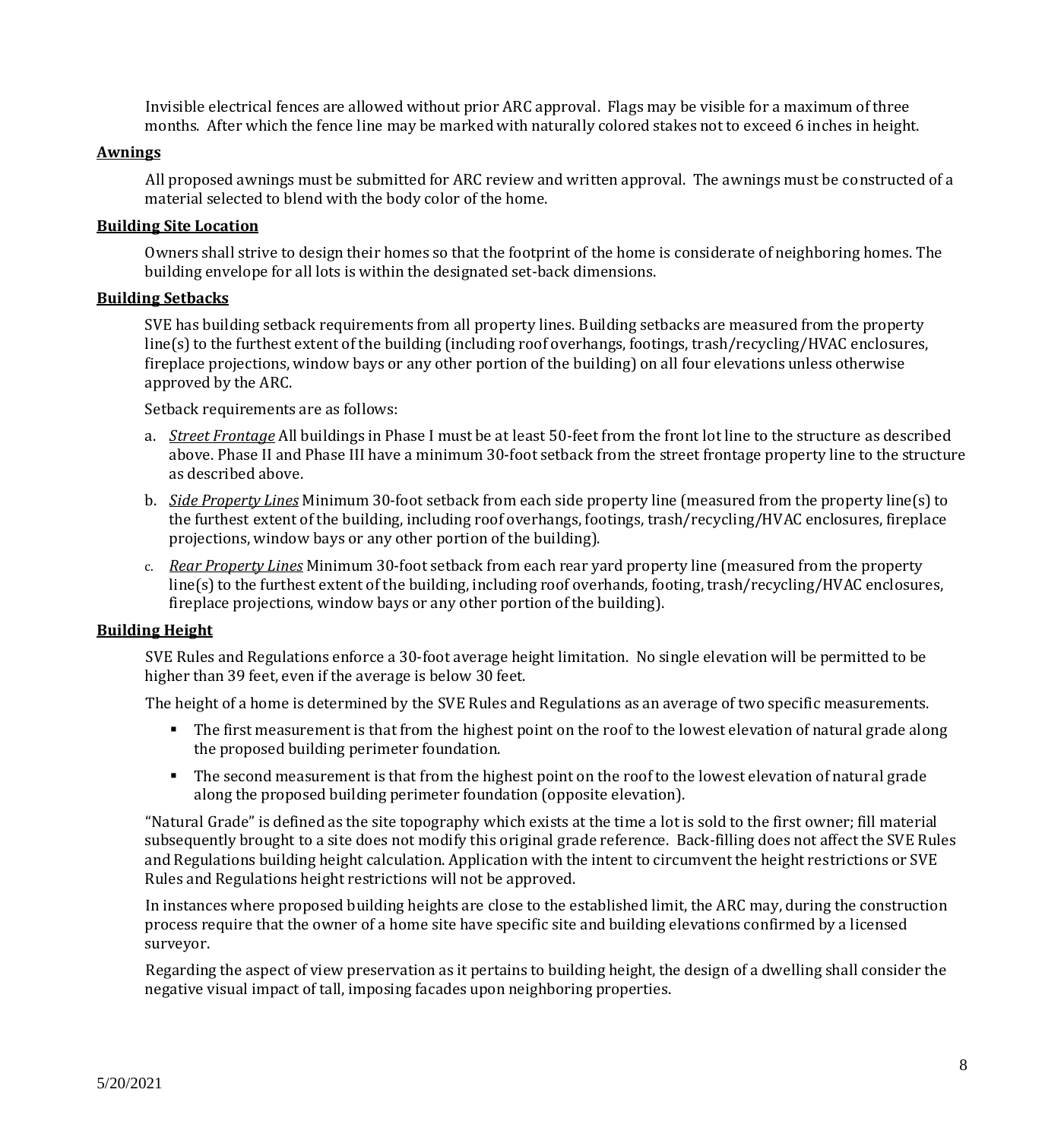#### <span id="page-8-0"></span>**Burning**

The open burning of construction or yard debris is not permitted at any time on any home site or common area in SVE.

#### <span id="page-8-1"></span>**Chimneys**

All exterior chimney chases surrounding flues must be of wood or stone. The chase or shroud must be in proportion to the size of the home and must cover the cap completely making it not visible. A chimney chase and shroud must be large enough to completely cover the wood-burning metal fireplace flue, as shall be the spark arrestor.

The chimney chase, flue and shroud shall be painted to match surrounding materials, eliminating the glare from the raw flue and sheet metal, as unfinished metal flues are not permitted. If a chimney chase and shroud are used on a gas fireplace vent, they too must be built and painted to the same standards as wood-burning fireplace chimney chases and shrouds**.**

#### <span id="page-8-2"></span>**Common Areas**

No buildings, antennas, walls or solar collection devices shall be erected or maintained upon any area designated "common area" on subdivision plot maps.

Unlandscaped common area is included in the SVE Firewise program and owners should be aware the program requires the Association to conduct periodic mowing and maintenance.

#### <span id="page-8-3"></span>**Decks, Porches and Deck/Porch Skirting**

The deck areas of home sites are an integral part of living in SVE as well as an integral part of the view from neighboring properties. Long uninterrupted runs of deck will not be permitted. Projections, steps or other architectural features must be incorporated in the deck design.

Elevated decks with living areas below shall have supports of not less than 6" X 6". Built up wing walls or built-up columns (clad with siding material) or peeled logs, both in conjunction with landscape screening are encouraged and may be required.

Decks and/or porches, which are more than 24" above existing grade and have no living area below them, shall be skirted. The skirting below all decks and/or porches shall be recessed 18" to 24" to create shadows and alleviate the appearance of massive under deck /porch walls. Deck porch skirting should be made of the same material as the home and be applied in the same direction, unless otherwise approved by the ARC.

Second story decks will be evaluated on a case-by-case basis, and shall have ARC approval.

All Painted Surfaces, including railings, steps, decks and skirting, must compliment the house.

#### <span id="page-8-4"></span>**Drainage**

All site drainage must be retained and disposed of on the owner's property. Provisions for the disbursement of roof, gutter, home site, landscape, walkway and driveway drainage are the property owner's responsibility.

Care should be taken in the design phase to plan for areas that may be subject to additional water difficulties (from street run-off or other sources). Owners should consult with professionals to discuss their drainage risk factors and specific solutions.

#### <span id="page-8-5"></span>**Driveways**

Driveways must be designed with consideration to natural contours and vegetation of the property, and be approved by the ARC.

The following rules apply:

- a. The driveway shall be a maximum of 18 feet wide, except to radius to the street and to transition to the parking area in front of the garage.
- b. Driveways must be asphalt, concrete or masonry.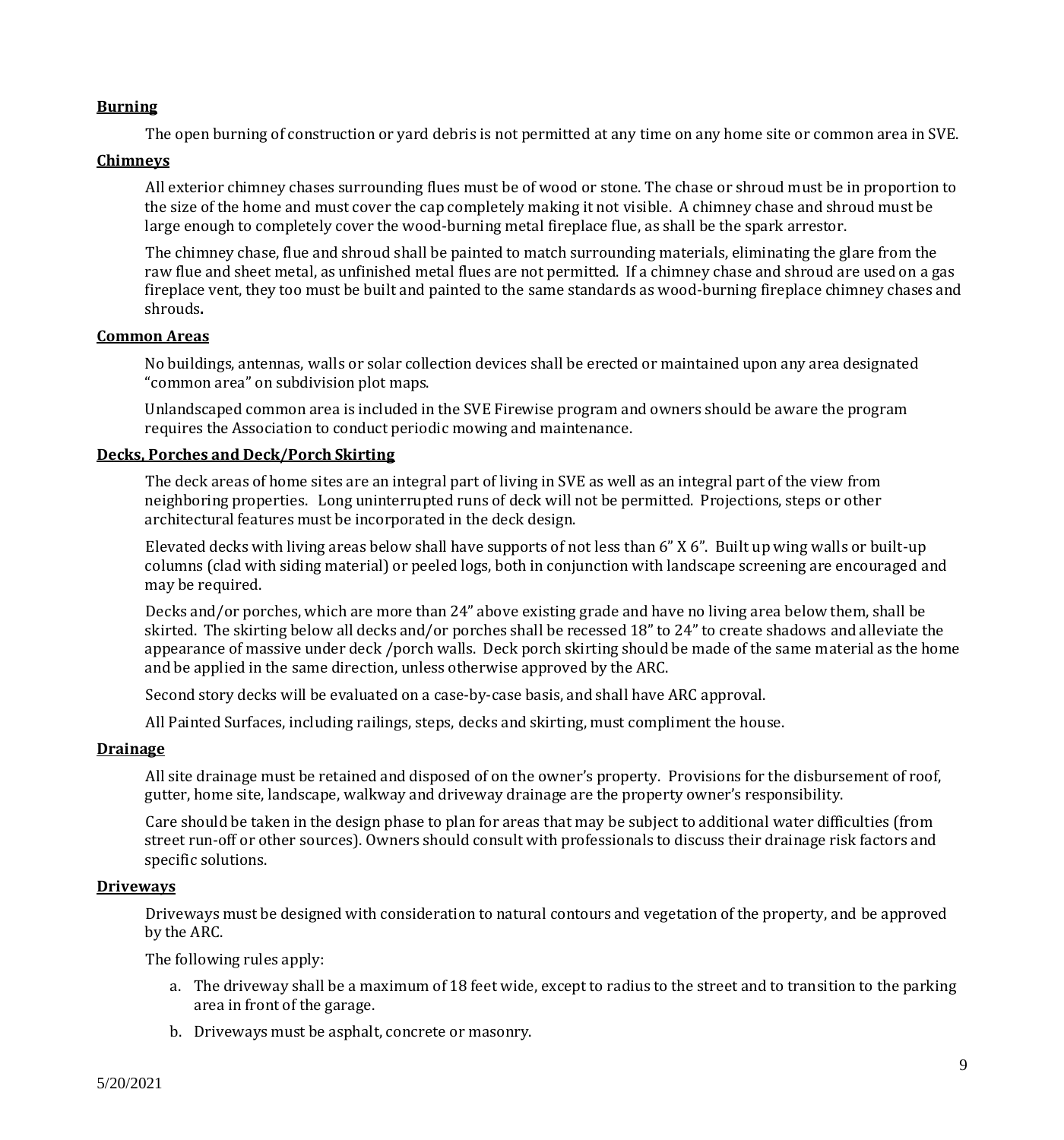c. All garages (if it has a garage door, it is a garage) shall be accessed by a paved driveway, including driveways to free standing structures.

Driveways must have the ARC approval prior to installation. In cases where properties must share a driveway to preserve the natural environment, the ARC requires the owner of the property and driveway to grant an easement to the neighboring parties in legal and recorded form, along with an agreed maintenance plan by all parties.

## <span id="page-9-0"></span>**Duplication**

Duplication of a house design is discouraged. In cases where similarity in home design or appearance is deemed, a concern by the ARC, modifications to the home may be required to eliminate similarities.

## <span id="page-9-1"></span>**Excavation**

Each home site shall be developed with minimal modification of the existing topography. All excavation spoils must be removed from the site. All areas disturbed during construction must be restored to their original appearance or in accordance with an approved landscape plan.

#### <span id="page-9-2"></span>**Exterior House Colors and Stains**

All exterior colors are subject to review and written approval by the ARC for both original painting and subsequent repainting or staining, even if the same color will be applied.

A 2-foot by 2-foot taped or painted sample of the paint body and trim is required for new construction. Ideally, the samples will be placed where the ARC can easily review from the street or on approach to the home. As an alternative, color boards with actual materials and colors may be submitted to the ARC.

For repainting of existing structures, especially when repainting with the same color scheme, paint 'chip' samples along with a photo of the house color scheme is acceptable.

Exterior colors must be of medium to dark earth tones. Exterior color treatment shall be continuous on all elevations (meaning that East, West, North, South elevation color schemes shall be continuous). Very light, pastel white or bright body colors are *not* acceptable.

Care shall be taken to avoid duplicating colors of nearby homes.

Natural wood siding, peeled logs, exposed posts and beams, and natural shakes must be stained or treated.

#### <span id="page-9-3"></span>**Exterior Design Treatment**

*Consistency.* Exterior material treatment used on the building walls shall be continuous and consistent on all elevations of a residence in order to achieve a uniform and complete design. Exterior siding material must be carried down to within 10 inches of grade and sloped, to match finished grade, not stepped. Only 10 inches of exposed foundation is permitted on any exterior elevation.

*Coordination*. The ARC encourages and may require windows and doors, projecting bays, and all other architectural features to be coordinated on all sides of the building or buildings. Integrating architectural elements around the building or buildings will enhance it as a whole and should augment the architectural character of the buildings.

*Materials.*Stucco and masonry may be used in conjunction with other approved siding materials to enhance the architectural style and appeal of all sides of a home. When masonry is used on the front of a home and it extends to any front corner, it must extend at least two feet around the adjoining side elevation. Metal siding and roofing is not allowed other than as an architectural "accent" feature.

#### <span id="page-9-4"></span>**Exterior Lighting**

Information regarding the design, number and location of all exterior lighting fixtures is required for ARC review and written approval, including (but not limited to) exterior wall, pendant, driveway, walkway and landscape lighting.

All exterior wall light fixtures must be shown on the exterior elevations of all new construction submittals. Driveway, walkway and landscape lighting may be included later with the landscape plan.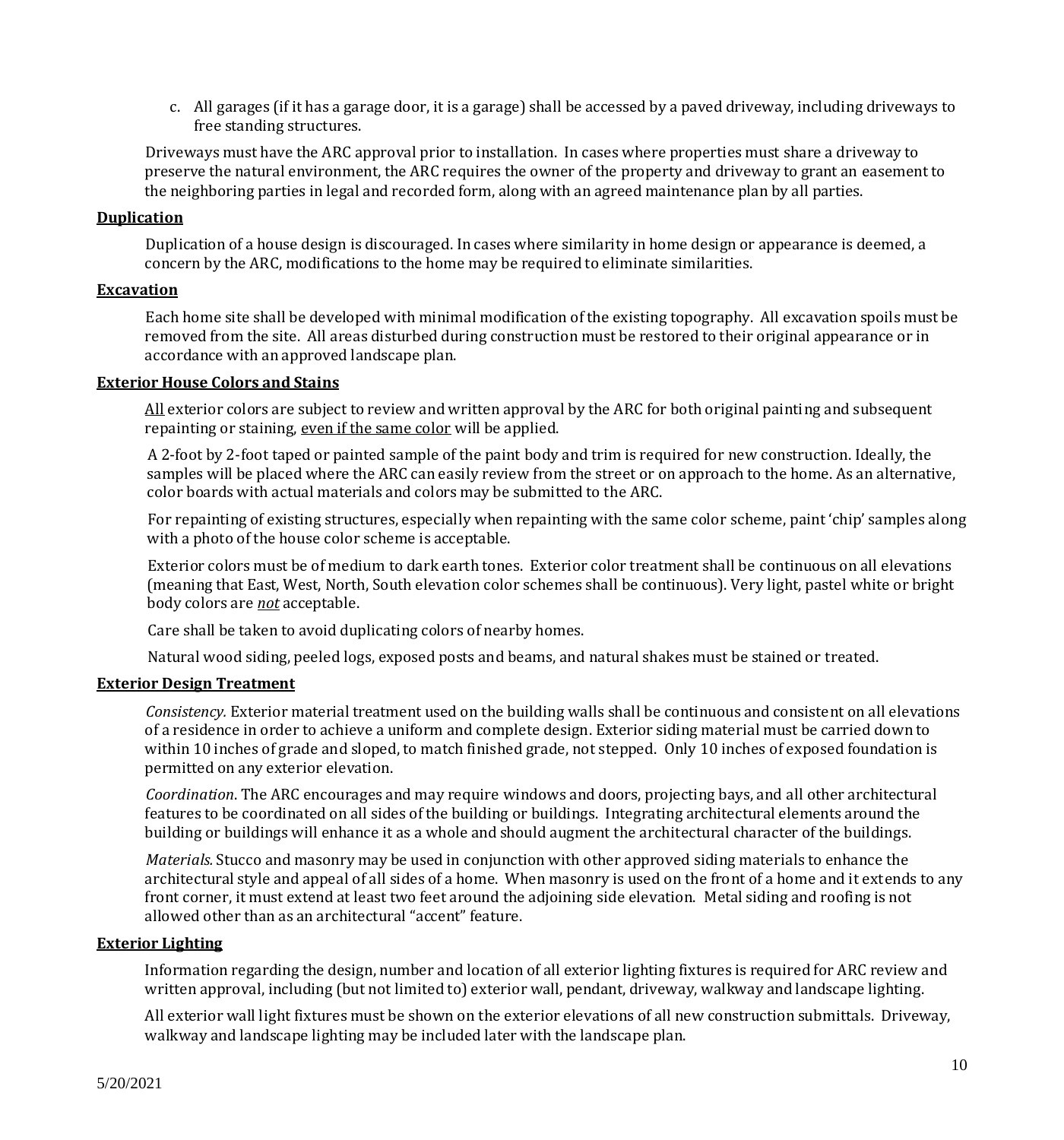The object of the exterior lighting requirements is to eliminate glare and annoyance to adjacent property owners and passersby. All allowed lighting should be considerate of adjacent home owners.

The requirements and restrictions are as follows:

- a. Only 2 fixtures with a visible light source are permitted on the exterior of the home and are subject to ARC written approval regarding their exact location. The shroud for these fixtures may be translucent or transparent. The fixtures must be positioned to enhance and identify the entrance of the home, and both fixtures are limited to a maximum output of 75 watts each. (Colored lamps are prohibited).
- b. All other exterior wall fixtures are subject to ARC review and written approval regarding their location, number and wattage. These fixtures must have downward-directed light sources which are shielded with an opaque material. No part of the lamp may be exposed through perforated opaque material, or translucent or transparent shrouds. Colored lamps are prohibited.
- c. Driveway, walkway, landscape and all other decorative light fixtures are subject to ARC review and written approval regarding their location, number and wattage. No part of the lamp may be exposed through perforated opaque material, or translucent or transparent shrouds. All landscaping lighting should be the same fixtures. Solar lighting is allowed as long as it matches any other landscape lighting.

#### <span id="page-10-0"></span>**Exterior Walls and Trims**

In the design of homes, which propose the use of a composite of exterior materials, consideration shall be given to appropriate balance, both in terms of the amount of each material, as well as the specific areas of their use.

#### *Approved Materials for Exterior Walls and Trims*

- a. Wood (treated with semi-transparent or solid body stains or paints) and lap cement-based siding material.
- b. Brick, natural and cultured stone medium to dark colors.
- c. Textured masonry block is not allowed other than as an architectural "accent" feature. Textured masonry block units are not to exceed 4 inches in height - medium to dark colors, unless approved by the ARC.
- d. Stucco and synthetic stucco.

Individually applied board and batten type siding and log style homes may be appropriate on some home sites; however, they are subject to ARC review and written approval. In most cases, siding applications which involve a mix of directions (horizontal, diagonal, vertical) are discouraged.

#### *Prohibited Materials and Conditions*

- a. Exposed plain concrete (10" maximum exposure at foundation)
- b. Plain concrete block
- c. Corrugated metal siding, rustic metal siding, copper siding
- d. Unarticulated panel siding (e.g., T-1-11, plain plywood, sheet press board)
- e. Horizontal seams on sheet (plywood or pressboard type) products
- f. Other similar non-durable products

#### <span id="page-10-1"></span>**Fencing and Gates**

The SVE design concept specifically allowed for fencing of Phase I boundaries, including fencing that extends along property lot lines to common area boundaries.

The SVE HOA is responsible for maintenance of Phase I boundary fencing as identified in APPENDIX B - SVE HOA MAINTAINED BOUNDARY FENCING. The Association IS NOT responsible for replacement or repair of Phase 1 private property line fencing that is NOT identified on the map in APPENDIX B.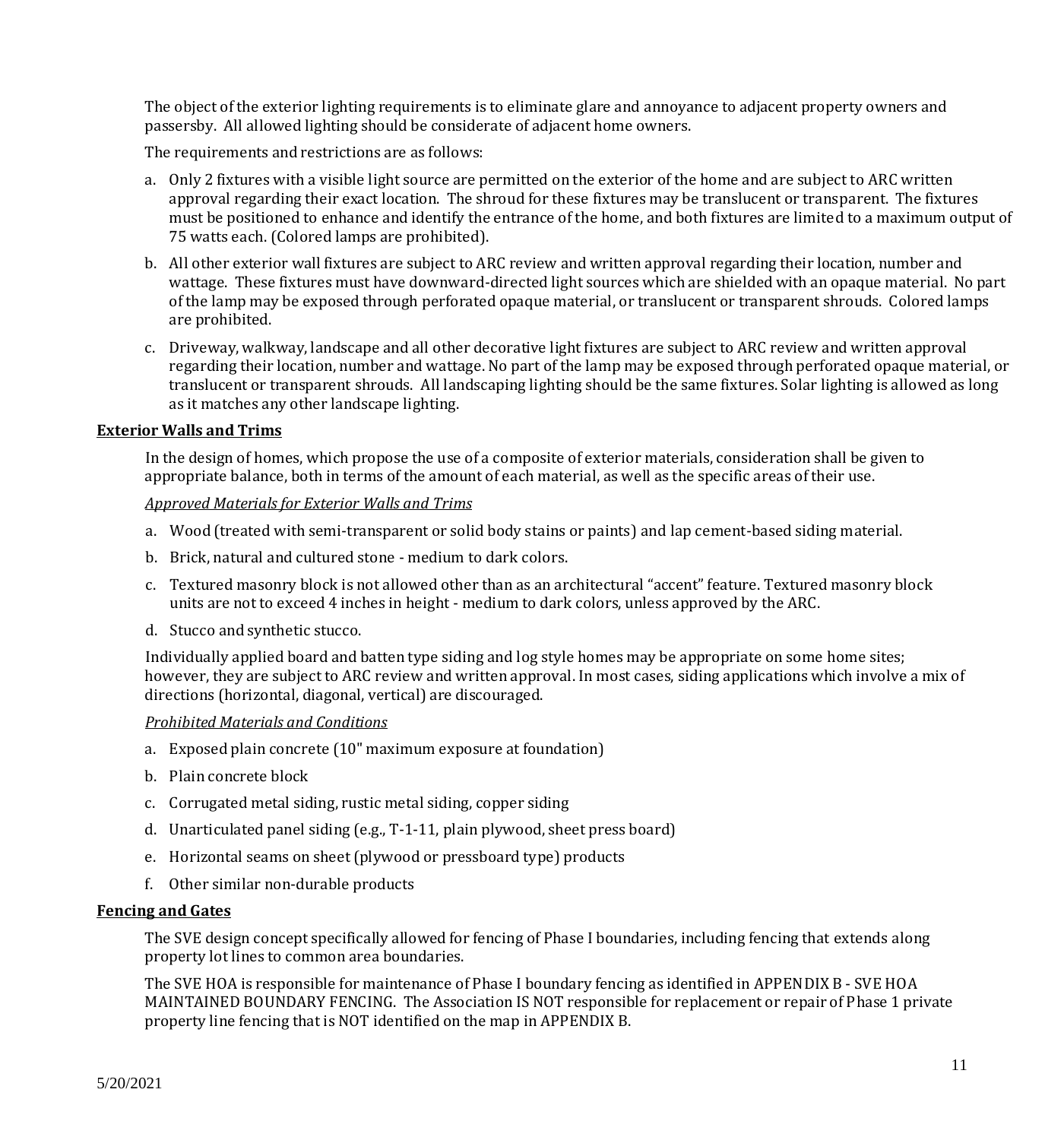The following rules apply to all Phase I private property line fencing.

a. SVE Phase I boundary fencing that is NOT the responsibility of the Association, as identified in APPENDIX B, must be kept in good repair or removed by the owner of the property where the fence is located (if located on a lot) or the owner of the property benefited by the fence (if located on Association property), at the property owner's sole expense. The Association may require an owner to remove boundary fencing not in good repair.

NOTE: Enclosure of Association property by a boundary fence, benefitting a lot, shall be deemed use with express permission of the Association.

b. Repair or replacement of Phase I private boundary fencing must meet the following specifications, and be approved by the ARC.

Dimensions

- $\blacksquare$  Posts: 5"x5"
- $\blacksquare$  Rails: 1"x 5"
- Post Cap: glued
- Post Height to Post Cap Peak: 52-56" above grade (may vary based on terrain and vegetation)
- Rail Spacing: 2" top reveal; 10.5" Rail-to-Rail
- Grade to Bottom Rail Spacing: 14-16" above grade (may vary based on terrain and vegetation)



■ Span: 8' Post-to-Post

## Color: White

Material: First-run, new vinyl (Not "ECO" grade), commercial-grade, lifetime warranty Installation: Set in concrete at suitable depth and with suitable concrete volume NOTE: Utility marking may be required

c. Attachments (for example, wire mesh or elements to increase the fencing height) to the Phase I boundary fencing or to common area fencing is not allowed.

In Phases II and III no fencing or other structures of any nature will be allowed outlining front, side or rear property lines or within property setback lines. A fence is defined as a structural or ornamental barrier, which separates one space from another. *(See Animal Fencing)*

All fences and gates require specific review and written approval from the ARC before they may be placed.

#### <span id="page-11-0"></span>**Fireplaces and Fire Pits**

Outdoor fireplaces, fire pits, etc. must be gas or propane fired and must have prior approval of the ARC as part of the landscape plan.

#### <span id="page-11-1"></span>**Firewood Storage**

Firewood must be screened from the view of roadways and other home sites by the use of service yard screening attached to the home or in garages. In most instances, the addition of gates will be required to screen firewood adequately. The storage area shall be high enough (not more than 5-feet as allowed for other screen purposes) and large enough to accommodate the wood.

#### <span id="page-11-2"></span>**Garages**

All garages must be attached to the home or designed to give the appearance of being attached to the home. If free standing, garages must be of the same architectural design and materials as the main structure.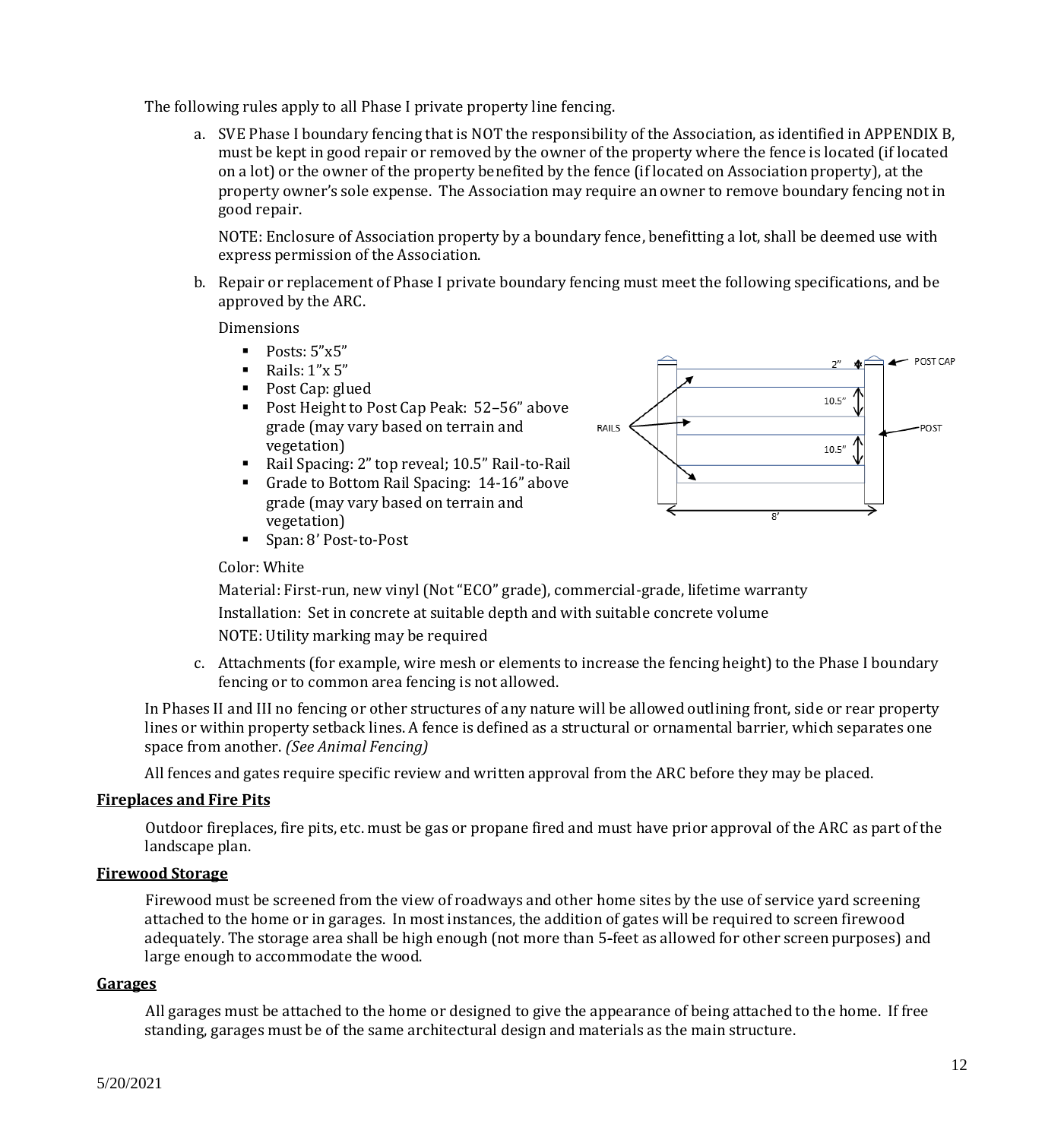Garages with a minimum of three parking spaces are required. Three single garage doors or a single door and a double door are acceptable. A tandem garage space with a double or two single doors does not meet these requirements.

Some additional limitations on garages are as follows:

- a. Garages with more than 2 bays must offset the additional bay at least 3 feet.
- b. Homes with more than 3 garage bays will be reviewed on an individual basis and requires specific ARC written approval.
- c. Garage doors must be a minimum of 8 feet tall. Larger doors require ARC review and written approval.
- d. RV garages are allowed with specific ARC written approval.
- e. Garages must have access to paved driveways.
- f. Carports are not allowed.

#### <span id="page-12-0"></span>**Garbage and Trash**

Trash and recycle containers must be stored in an area that is not visible from the street or adjoining home sites.

Burning or dumping of garbage, landscape debris or trash anywhere in SVE is prohibited.

#### <span id="page-12-1"></span>**Gardens**

Gardens should be consistent with the design of the SVE development. Gardens should be situated so that they are not easily visible from the road or adjacent home sites.

#### <span id="page-12-2"></span>**Grading**

To the maximum extent feasible, all grading on a home site shall conform to existing topography and must be approved by the ARC at the time of construction and/or landscaping review. For purposes of drainage, grading must slope away from structures on a home site (See Drainage).

#### <span id="page-12-3"></span>**Greenhouses**

Greenhouses shall be located so as to be as discreet and inconspicuous as possible. The appearance of the greenhouse shall be maintained at all times. For example, no broken glass or plastic panels, no flaking paint, etc. Gardening accessories such as wheelbarrows, tools, plastic bags, etc. shall not be stored in any visible location.

Greenhouses require ARC approval and shall meet the following requirements:

- a. Application: The application to install a greenhouse shall be submitted to the Management Company. The application shall to include a dimensioned plot plan of the owner's lot and the location where the greenhouse will be located. Photos, or catalog cut sheets of the greenhouse shall be included with the application.
- b. Material: Only non-reflective material will be allowed. Aluminum or steel frames shall be anodized or painted in a color that blends with the surrounding landscaping. Wood frames shall be stained a dark earth tone. White or offwhite frames will not be allowed. Opaque glass panels will not be allowed.
- c. Size: Maximum size will be 8W' x 8'L x 7'H
- d. Foundation: Foundations shall be of a temporary nature.

#### <span id="page-12-4"></span>**Gutters and Downspouts**

Gutters are highly recommended in SVE and may be required on some homes. All gutters and downspouts shall be designed as a continuous architectural design feature. Exposed gutters and downspouts shall be colored or painted to blend in with the surface to which they are attached.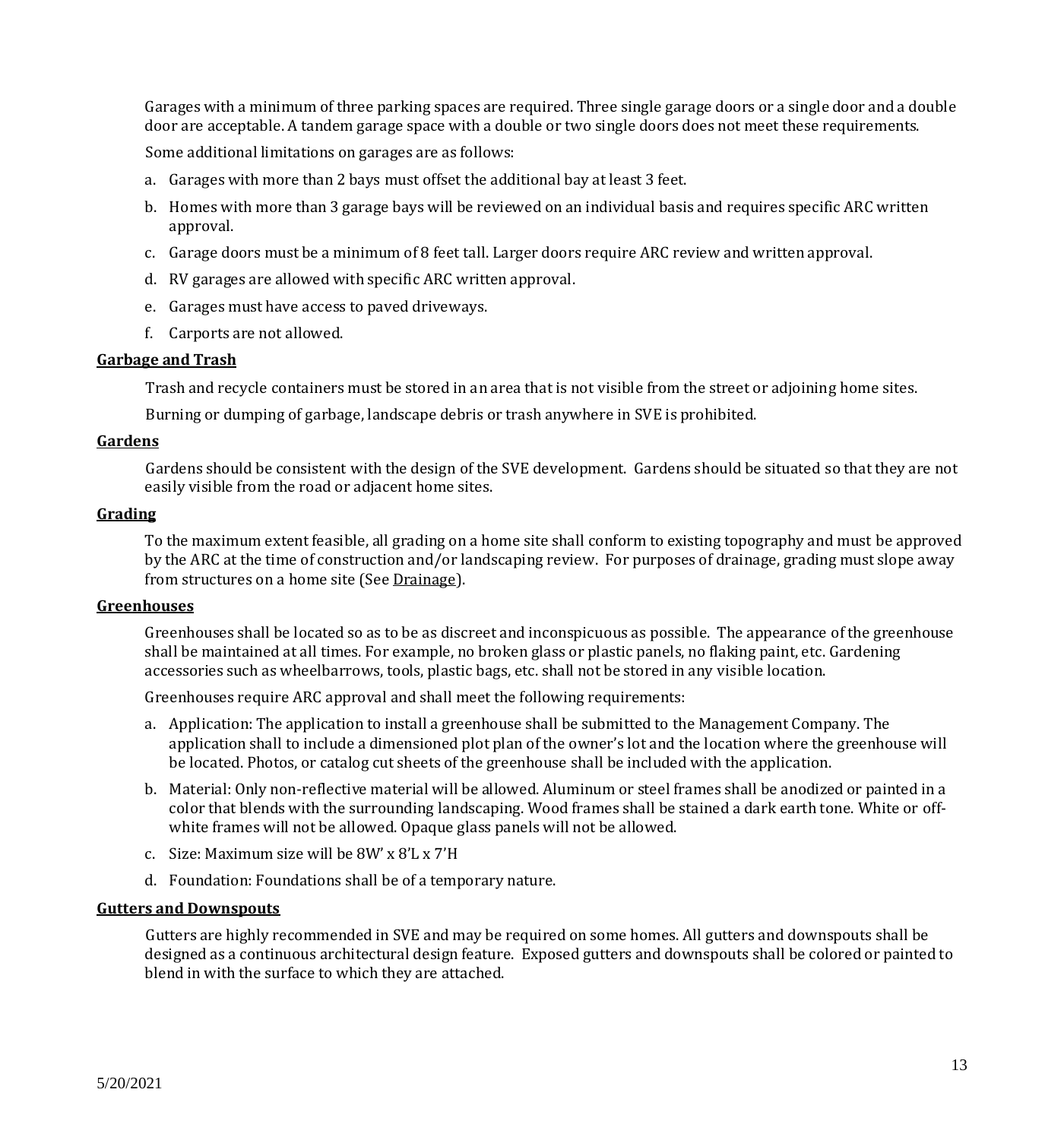## <span id="page-13-0"></span>**Heating and Cooling Systems**

All exterior elements of heating and/or cooling systems must be screened from the view of neighboring home sites and roadways, and where applicable, must be insulated to reduce noise transmission to acceptable levels at adjoining properties.

Screening materials must match the style, texture and color of the adjoining home.

## <span id="page-13-1"></span>**Home size**

A minimum 2,800 square footage living space is required.

## <span id="page-13-2"></span>**Hot Tubs and Spas**

Hot tubs and spas are required to be screened from the view of neighboring home sites and roadways. Hot tub and spa location and required screening must have prior ARC review and written approval. Sinking the hot tub may be an acceptable form of screening as long as the sides of the hot tub are not visible.

#### <span id="page-13-3"></span>**Newspaper Receptacles and Street Addresses**

Street address signs shall be located at an appropriate location to identify the home and shall be in a style consistent with the home and SVE.

Newspaper receptacles are allowed in SVE. They are generally 2'W x 2'D x4'H and are allowed to be placed near or on the roadway right of way. Designs should complement the design of the home and shall be submitted to the ARC for review and written approval.

#### <span id="page-13-4"></span>**Maintenance**

Property owners are required to keep their land, landscaping and all improvements in good repair and attractive condition. This includes keeping the native areas free of building materials, garden tools and other debris. The owner is required to keep the painted areas of his home in good repair.

#### <span id="page-13-5"></span>**Metals and Plastics**

All exterior metals and plastics (vents, flashing, gutters, etc.) must be painted or treated to blend in with surrounding material. All utility meter housings must be painted to match the body color of the home. Utility panels and meters shall not face the street and shall be attached to the home.

If copper is used for gutters, this material must be allowed to "weather."

Decorative features in unpainted or untreated metal or plastic require prior ARC review and approval.

#### <span id="page-13-6"></span>**Netting**

If a homeowner desires to erect "safe netting" to protect the home and/or occupants from golf ball damage, plans for installation of netting must be submitted to the ARC for approval before netting is installed.

#### <span id="page-13-7"></span>**Outdoor Furniture and Decorations**

Location of permanently placed outdoor furniture, hammocks, picnic tables, barbecues, arbors, flagpoles and other decorative items must be approved by the ARC. Outdoor furniture and decorative items shall be maintained in good repair. Outdoor radiant gas/LP heater caps shall be painted with a dark, non-reflective color

Flagpoles require prior ARC review and written approval before they may be installed. Flag poles shall be designed and located to minimize noise and visual impact to neighbors.

Hammocks should be of natural colors and blend into their surroundings. Hammocks are not allowed in common areas.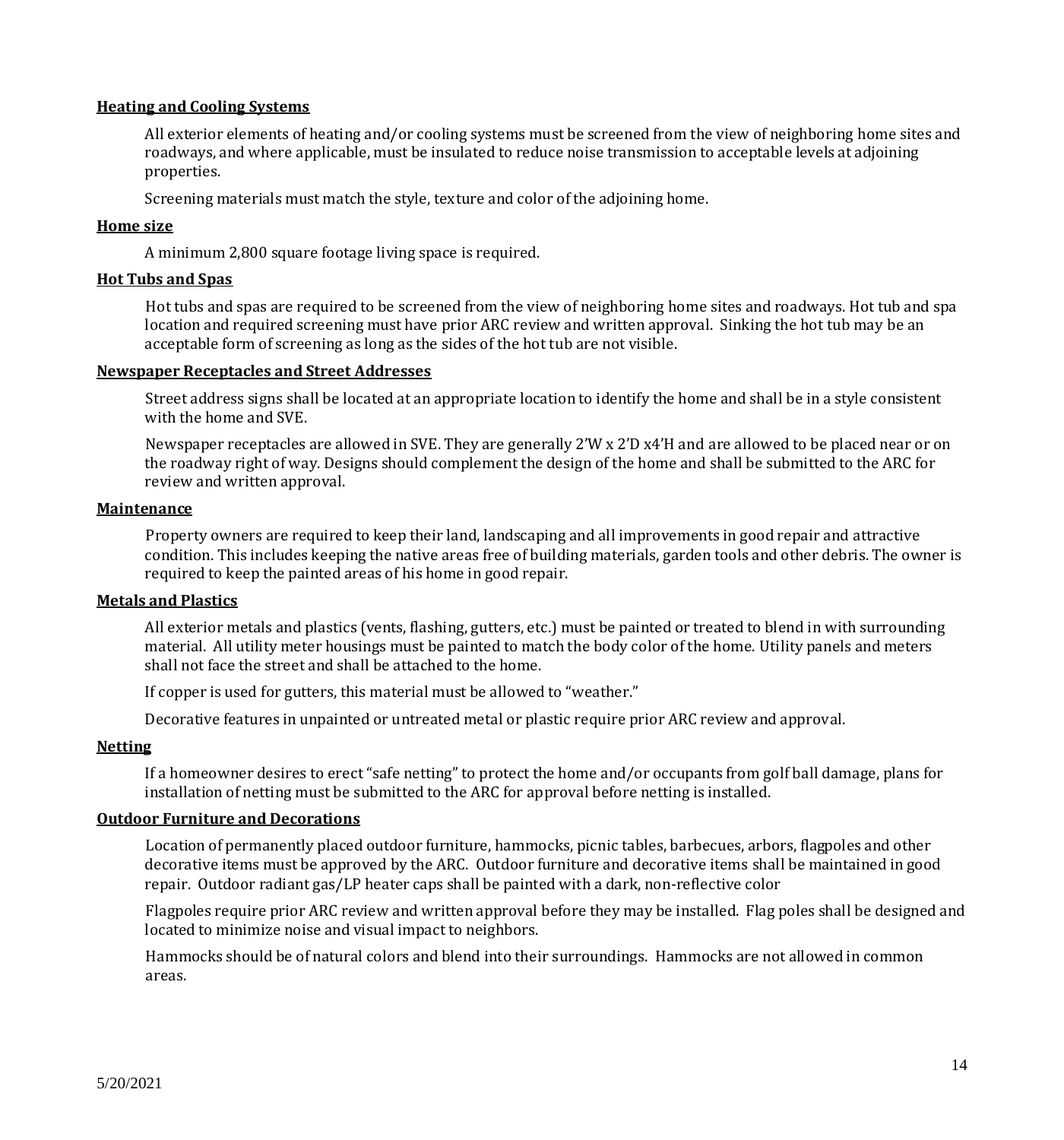#### <span id="page-14-0"></span>**Outdoor Play Equipment**

Location of permanently placed outdoor play equipment such as swing sets, basketball backboards, trampolines and other such items must have ARC approval.

#### *Other Considerations*

- a. Equipment must be maintained in good repair.
- b. If possible, equipment should be screened from the view of other home sites and roadways. Backyards of home sites, which are exceptionally exposed, may require additional landscaping.
- c. Play equipment must be painted or stained, as approved by the ARC, to blend with the natural surroundings.
- d. No large, brightly-colored, plastic play equipment will be permitted to be left in permanent view on any SVE home site.
- e. No skateboard ramps will be permitted.
- f. No brightly-colored basketball backboards will be permitted. Nets must be a solid, neutral color and be kept in good repair. Basketball backboards are not permitted on streets or cul-de-sacs.
- g. Play equipment that might disturb your neighbors should not be used after dark.

#### <span id="page-14-1"></span>**Parking of Personal Vehicles**

No overnight parking of any vehicle is allowed on any SVE street. Repeat offenders will be towed at their expense.

#### <span id="page-14-2"></span>**Recreational Vehicles**

- a. Motor homes, trucks, campers, boats, ATVs, motorcycles and trailers of any sort, cars under repair, etc., must be appropriately screened so these items are not visible from the road or neighboring properties.
- b. If it is necessary for one of the above vehicles (which are normally stored or moored in another location) to be parked on a home site in view of roadways, or neighboring home sites, such items may be temporarily parked on the owner's home site, and not on the street. Parking is allowed for a maximum of 7 nights for maintenance purposes only.
- c. If an owner has out-of-town guests who arrive with a recreational vehicle, the home site owner must notify the Management Company. The vehicle must be parked on the owner's home site (not on the roadways or cul-de-sacs) and may be there no longer than seven nights**.** Overnight *occupancy* of recreational vehicles is not allowed in SVE.

#### <span id="page-14-3"></span>**Roofing**

Slate and concrete tiles, concrete and wood simulated shakes, and composition roofing (with at least a 40-year warranty) are considered as acceptable roofing applications for SVE. Textured metal with a matte finish may be considered on some homes as an architectural accent.

Wood shakes and shingles are prohibited due to fire danger.

Roofing applications will be reviewed on an individual home/home site basis. Even though the product is approved, some colors will not be permitted on homes in SVE. A minimum of a 4/12 pitched roof is required in SVE.

#### <span id="page-14-4"></span>**Satellite Dishes and Antennas**

No exterior satellite receivers or transmitters, television antennas, radio/short wave antennas, or other receiving device shall be placed on any home site or home without the prior consent of the ARC. Small satellite dishes 32 inches or smaller supplied by satellite service providers such as Direct TV or Dish are allowed.

Dishes must be attached to the home and painted to blend into the roof or siding to which they are attached. Satellite service provider supplied dishes are exempt from this requirement.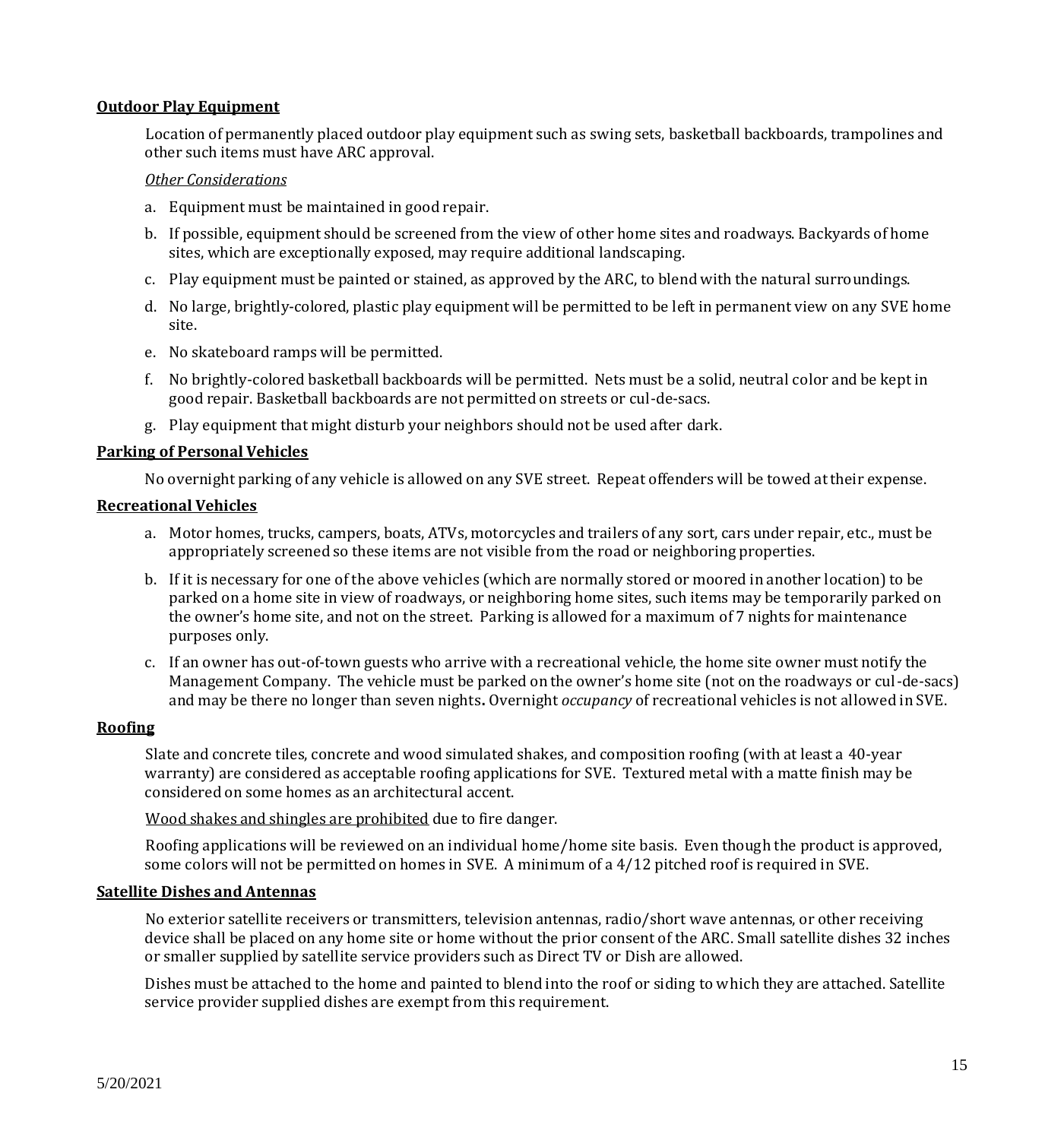Location of receiving devices must be inconspicuous and pre-approved before placement. Landscape screening may be required in some cases.

## <span id="page-15-0"></span>**Screening**

Screening around recreational facilities in private areas will be judged on an individual basis, taking into consideration such factors as location, exposure to public view, and natural screening in the immediate vicinity.

Other requirements for screening

- a. Screening shall be limited to 5 feet in height from ground level, shall be connected to the house structure and shall blend or follow natural terrain and landscaping. The ARC will evaluate each condition on an individual basis.
- b. No tree, whether in a setback or on private property, shall be used for the attachment or support of any screening.
- c. All allowed screening shall be faced with materials and finish compatible with the principal structure on site. No screening is permitted on berms.

## <span id="page-15-1"></span>**Service Yards**

When not provided by other structures, each residence shall have a screened service yard, screening not to exceed 5 feet in height, enclosing garbage, recycling, compost bins and trash containers, firewood (where permitted), bicycles, landscape debris, outdoor maintenance equipment, etc. None of these shall be placed where they will be seen from roadways or neighboring home sites.

Service yards must be attached to the home and gated as necessary to screen the area from view of other home sites or roadways. Service yard enclosures must be sided in a material that matches the house. Lattice is not an acceptable screening material.

## <span id="page-15-2"></span>**Signs**

#### *General*

- a. All exceptions to these sign standards must be presented to the ARC for review and written approval prior to their use.
- b. No signs shall be displayed in the windows of homes (except approved block home stickers) or be nailed or attached to trees.
- c. No directional signs may be used without prior ARC approval.
- d. No offsite signage within SVE may be used without prior ARC approval.
- e. All allowed signs must appear to be professionally produced.
- f. Signs may not be illuminated with artificial light.
- g. Plastic or cardboard store-bought or handmade "for sale" signs are prohibited.
- h. "For Rent" or "For Lease" signs are prohibited.
- i. Special event signs must obtain Management Company approval prior to their use.

#### *Golf Course Signs*

To minimize the disruption or damage to landscaping, signs facing the golf course to indicate private property are allowed. The messaging on the signs has been agreed to between the golf course and the Association to look attractive and provide a friendly message to respect private property. These approved signs can be purchased for a minimal fee from the Management Company and installed by the property owner under the following rules. No other signs of any kind are allowed.

a. Signs must be spaced a minimum of 50' apart; exceptions may be allowed with ARC approval based on site specific terrain.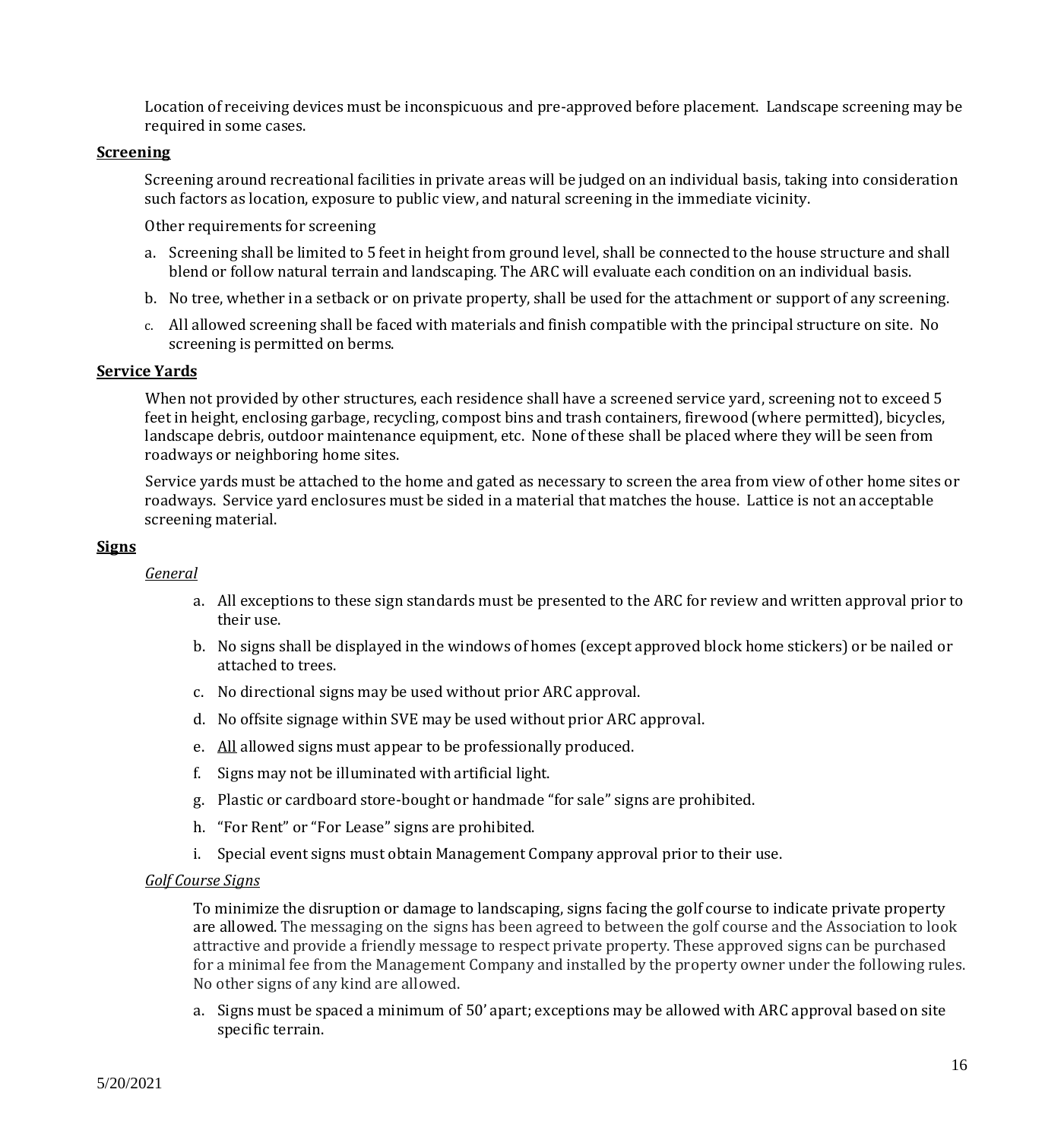- b. Each sign must be on its own post and no higher than 24" above the immediately adjacent ground plane.
- c. Signs may not be illuminated with artificial light.
- d. Signs may not be attached to trees or other landscape elements.
- e. The signs may not be placed on common area and should not encroach on out-of-bound stakes.

### *Home for Sale Signs*

- a. Only one "For Sale" sign is permitted at the front of each home site. It must be single-sided, on its own post and no higher than 42" above the immediately adjacent ground plane. For home sites with golf course frontage a second sign facing the golf course is allowed.
- b. No signs are permitted facing exterior streets such as Knott Road or China Hat Road.
- c. Directional Signs used for open house or showing days must be posted the day of the open house or showing and removed directly after.
- d. Information boxes (flyer boxes) are not permitted to be mounted on an individual stake or post. They must be attached to the home or to the back of the "For Sale" sign. If a box is attached to the back of the "For Sale" sign, the box may not protrude beyond the dimension of the sign.

All signs must be removed upon close of escrow or at the direction of the ARC.

## *Political Signs*

Political signs are permitted and may be placed on the property 30 days prior to any election. These signs must be removed the day following the election. If not removed, the Management Company will remove them. Political signs of a non-election nature are discouraged.

## <span id="page-16-0"></span>**Skylights and Solar Devices**

All glass, plastic or other transparent skylight or solar device shall be treated to eliminate reflective glare and flashing and/or frame painting must blend with surrounding area. Clear, bronze or gray glazing is preferred over white translucent.

Solar collectors are permitted with prior ARC approval. Collectors must be flat to the roof. The majority of the mechanical portion of the system must be contained within the structure and not positioned on the roof.

No solar collection system or equipment may be placed on common area.

#### <span id="page-16-1"></span>**Solar Heating System**

Any solar heating system must be reviewed on an individual basis and requires the approval of the ARC.

## <span id="page-16-2"></span>**Solar (Photo Voltaic) Systems**

Placement of a solar energy device on a homeowner's single-family residential dwelling requires ARC approval. Application fees may apply. The installation must comply with the following rules.

- a. Construction drawings for the proposed installation must be provided to the ARC, showing the location and number of solar panels, attachment to the roof structure, location of any other exterior components and the finished appearance.
- b. A sample or illustrated brochure of the proposed solar unit, which clearly depicts the unit and defines the material used, must be submitted with the application.
- c. Systems must comply with current issue Oregon Solar Installation Specialty Code and any Deschutes County Building code in effect at the time of application to the ARC.
- d. Electrical and/or other permits required must be obtained and posted prior to installation.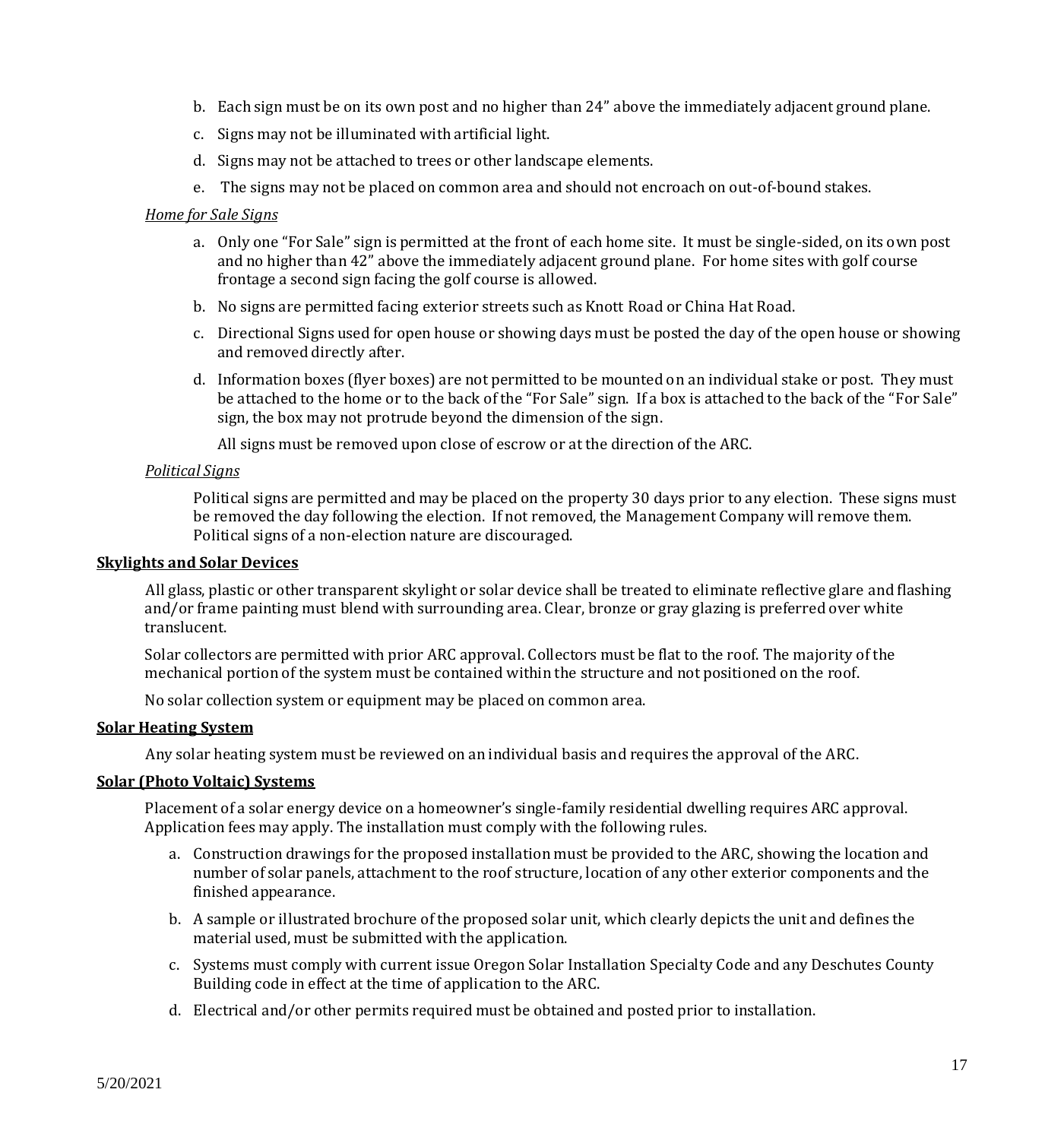- e. The method of installation shall follow the solar manufacturer's recommendations to achieve the lowest profile possible.
- f. If the profile of the PV panels is more than 4" above the roof, the leading and side edges of each array shall have an appropriate "skirt" facing to maintain as low a profile as possible.
- g. In no event shall the racking system extend beyond the face of the array/panel.
- h. In no event shall the panels/arrays extend beyond the edge of the roof. Racks cannot be exposed between panels.
- i. Solar panels must be installed horizontally, all panels, frames, skirts and hardware must be black, only microinverters will be allowed.
- j. Internal conduits are preferred, external conduits if approved by the ARC shall be painted to match the exterior surface.

#### <span id="page-17-0"></span>**Sports Courts**

All courts, including tennis courts, badminton courts, and other large recreation areas, require written ARC approval. The following rules apply:

- a. All Courts shall be located such that they are not visible from the street or adjoining properties. Screening landscaping may be required. Courts must be entirely located within the property setbacks (see Building Setbacks for appropriate setback).
- b. Application submittals should include a full lot plot plan, 2' Topo with grading plan, any required retaining walls, surface material, walkways, etc.
- c. Fencing is generally discouraged. Tall fencing is prohibited. If any court is to have protective fencing it must be submitted to the ARC for approval as to material, size, height, color, gating, etc.
- d. It is the property owner's responsibility to apply and receive any building permits required.
- e. All courts are to be used primarily by the property owner and may not be used as a business or for a large personal tournament.
- f. Nighttime Court lighting is prohibited. Quiet hours from 10:00pm to 8:00am should be observed. Loud ball machines and excessive noise should be avoided.
- g. Courts and associated equipment must be maintained in an as new condition. Usage may not be changed from the original application without ARC approval.

#### <span id="page-17-1"></span>**Swimming Pools**

Installation of above ground and in-ground swimming pools requires written ARC approval. It is the property owner's responsibility to apply and receive any building permits required.

Pools shall have a retractable durable safety cover as part of their design. Vertical fencing around pools will generally not be allowed.

#### <span id="page-17-2"></span>**Tarps, BBQ Covers and Other Weather Protective Materials**

The use of exposed tarps is generally discouraged. However, when tarps are visible from roadways, and other home sites, they must be brown in color. Green, blue or bright colored tarps are prohibited. Tarps must be removed after 30 days.

Exposed BBQ Covers should be of a dark neutral earth tone (Black or brown).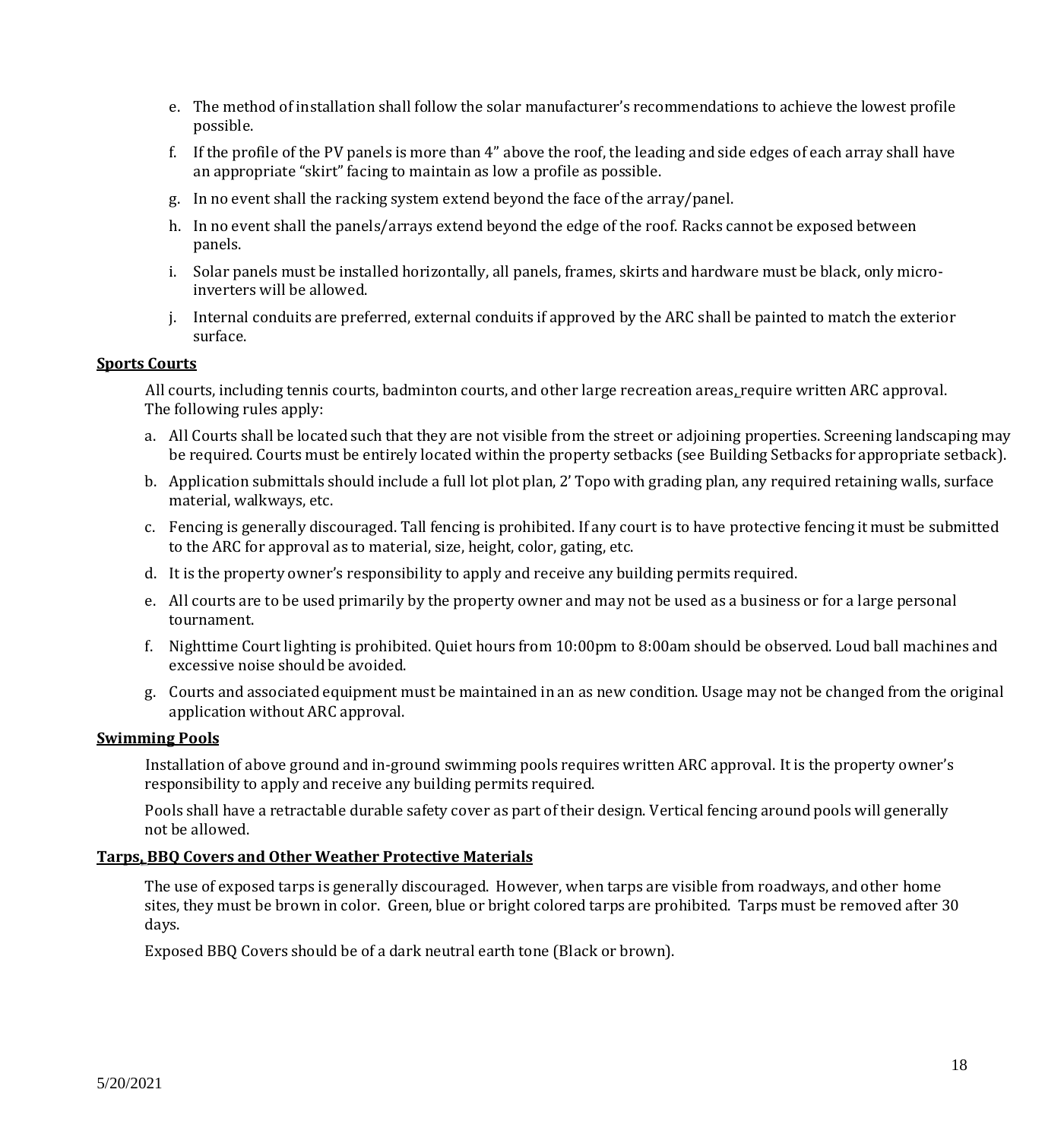#### <span id="page-18-0"></span>**Tree Removal and Trimming**

The removal of any tree larger than 6 inches in diameter (19 inches in circumference) measured 6 feet from the ground without the written approval of the ARC is prohibited. Trees less than 6 inches may be removed in accordance with fire safety guidelines.

Any tree may be trimmed up 6 feet from ground level for fire safety. Any dead limbs above this height may be removed.

#### <span id="page-18-1"></span>**Utilities**

All connections from trunk lines to individual structures must be underground; exposed plumbing, electrical, and all other utilities and services are prohibited. All areas of excavation for site utility work must be restored.

#### <span id="page-18-2"></span>**Utility Meters**

All utility meters (gas and electric) should not be visible to roadways or neighboring home sites. They shall be installed according to the guidelines provided by the utility companies and located at the house. All meter housings and junctions shall be attached to the house and must be painted to match the siding color of the house.

#### <span id="page-18-3"></span>**View Preservation**

The ARC may require a property owner to trim/top planted shrubs/trees that have grown in such a manner as to block a pre-existing view corridor of a neighbor.

Construction of improvements and/or growth of owner-planted vegetation on a home site ideally would not materially impair the previously existing view of other home site owners. The ARC shall be the sole judge of such impairment. If vegetation needs to be removed, the benefited party shall be responsible for any costs associated with the removal and/or trimming of such vegetation.

If an owner perceives that his view is being impaired by vegetation on an adjoining property, whether it is native vegetation or vegetation placed by the homeowner, the following procedure should take place:

- a. The owner who perceives his view is compromised (owner "A") should approach the vegetation's owner (owner "B") directly with the request to trim or remove the offending vegetation at his (owner "A"s expense).
- b. If "B" is agreeable, "A" must present the proposal to the ARC for final approval (no fee required).
- c. If "B" does not agree, "A" must present the issue to the ARC (no fee required). The Committee will decide if view preservation is truly at issue and will rule accordingly.
- d. In all cases the benefited party pays for all costs.

#### <span id="page-18-4"></span>**Windows and Doorframes**

Aluminum windows and doorframes must be bronze anodized. Color of exterior window and doorframes must blend with exterior color of home. In general, windows wrapped in "white" vinyl will not be accepted.

#### <span id="page-18-5"></span>**Window Treatment**

Window coverings and draperies are to harmonize with surroundings chosen with consideration of neighbors and neighboring views. Bright interior light sources are to be shielded so as to minimize impact to neighbors.

## <span id="page-18-6"></span>**MISCELLANEOUS RULES AND REGULATIONS**

#### <span id="page-18-7"></span>**Animals**

All SVE homeowners are responsible for their domestic animals and must adhere to the following rules.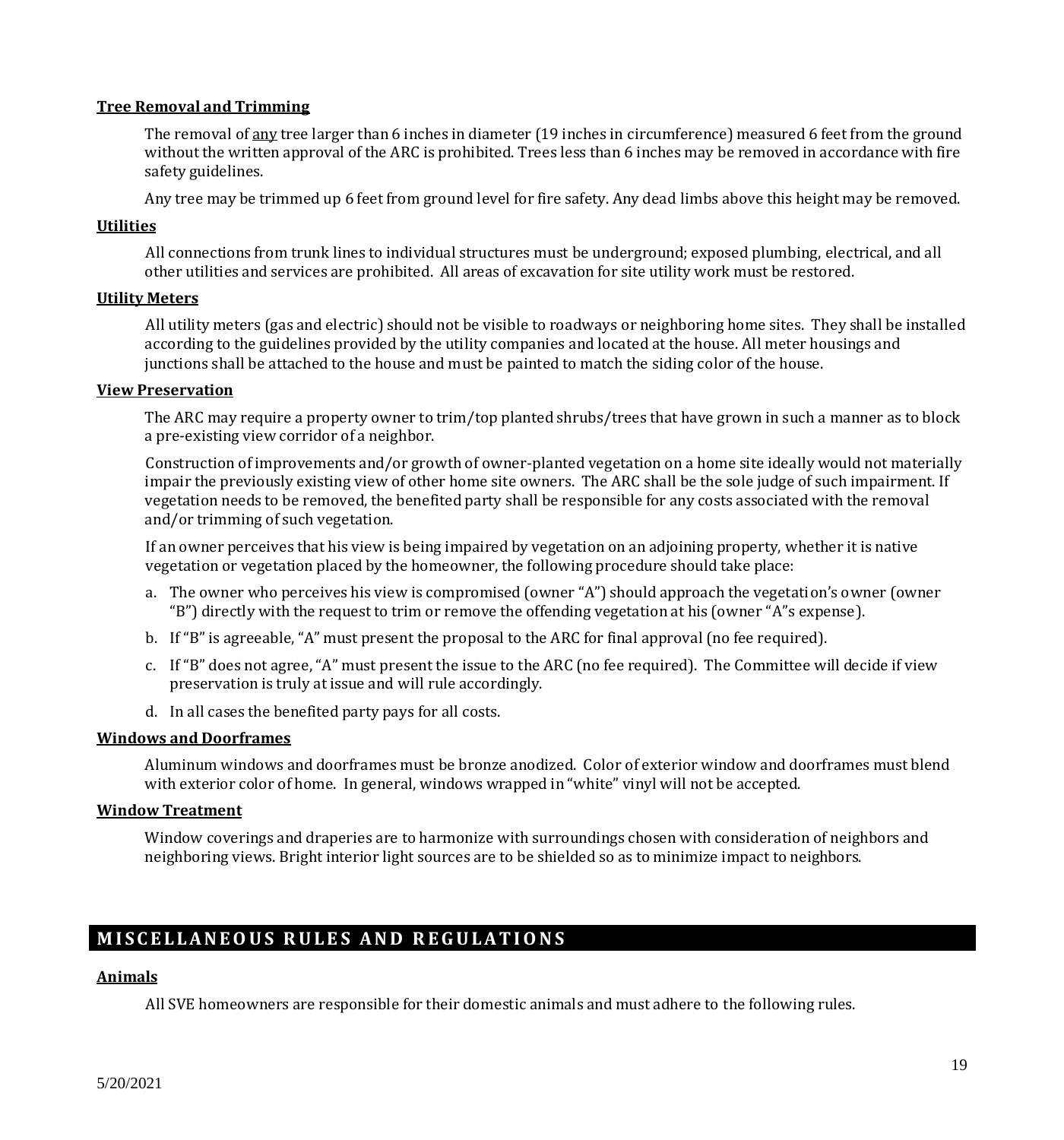- Pet owners are required to clean up after their pets. Please be considerate of others who use the public and common areas.
- If an animal is off its owner's home site, it must be on a leash or under strict control of the owner. Dogs running after balls, Frisbees, etc. are not considered under control.
- Animal menace ordinances are in effect for defecating, barking and trash-strewing dogs.

Lost Tracks Golf Course is independently owned and not part of the SVE HOA. The golf course is not an animal exercise area and SVE owners should adhere to whatever policy the golf course has in effect at any given time.

#### <span id="page-19-0"></span>**Estate Sales**

Owners may hold one estate sale to liquidate their belongings prior to selling their home. Owners are encouraged to use an estate sale professional to manage their sale. Written approval from the ARC is required for estate sales.

Information about the sale must be submitted to the Management Company so that owners can be notified. The estate sale plan should include the following details:

- the dates and times of the sale
- signage leading to the estate sale
- the limit on the number of customers allowed through the gate
- parking control
- cleanup

#### <span id="page-19-1"></span>**Garage Sales**

Individual or group garage sales are prohibited in SVE.

## <span id="page-19-2"></span>**Noise**

Continuous and/or loud noise before 8 AM and after 10 PM are prohibited.

## <span id="page-19-3"></span>**Rentals**

Property owners may rent their homes for a period of not less than one year. Home rentals are allowed for single family residential use only. No short term or vacation rentals are allowed. Short term being defined as overnight, daily, weekly or less than one year.

Partial home rentals are not allowed, for example a rental of one bedroom even if for 1 year is not allowed.

Property owners may not run a rental business such as a bed and breakfast facility.

Property owners who rent their property must inform their tenants of these Architectural Rules and Regulations. The property owner is responsible for their tenants' compliance with these rules and regulations.

#### <span id="page-19-4"></span>**Seasonal Lighting**

During the holiday season exterior decorative lights may be used. Exterior holiday lighting is allowed to be installed no earlier than November 1 and may be lighted no earlier than the Saturday before Thanksgiving. Lighting the decorative lights should end by the second weekend in January. All holiday lighting must be turned off by 1:00am daily and should be completely removed from the exterior of the home by January 31 (weather permitting).

For all other holidays – lights may be put up one week before and must be removed one week after the holiday.

## <span id="page-19-5"></span>**C O N S T R U C T I O N R U L E S A N D R E G U L A T I O N S**

Builders are expected to comply with these rules and regulations during the course of construction.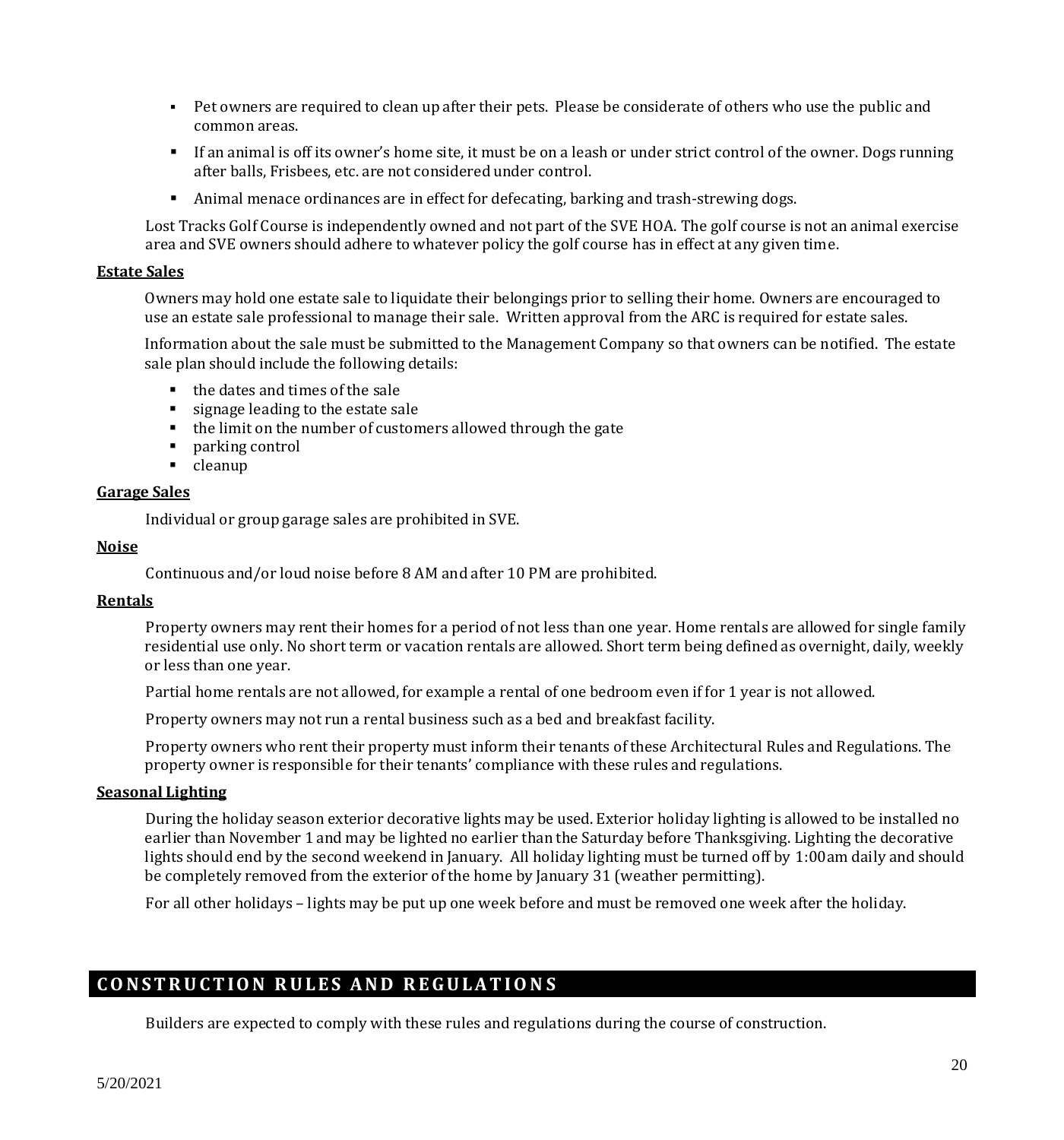#### <span id="page-20-0"></span>**Accessory Buildings**

Only buildings to be used as temporary construction shelter may be placed on a home site prior to construction of the main residence.

#### <span id="page-20-1"></span>**Adjacent Private Property**

Adjacent property may not be used for access to any construction site under any circumstances.

Adjacent property may not be used as a parking area or staging area by any contractor or subcontractor working on the home site.

The HOA may require contractors to place a black post or small chain link fence to prevent construction vehicles from using empty lots or open space for turn around or parking.

In the event of damage to adjacent property, the SVE property owner and/or his agent(s) will be held responsible for restoration of the adjoining affected property and/or may forfeit a portion of the deposit refund.

#### <span id="page-20-2"></span>**Construction Times**

Regular construction in SVE is permitted between the hours of 7am to 6pm Monday through Friday. Construction is allowed on Saturday; however, noisy activity should be curtailed on Saturday. A sign must be posted on site with allowed work hours.

#### <span id="page-20-3"></span>**Noise**

Noisy and/or offensive activity and language during construction is prohibited. Loud radio playing on site during construction is prohibited; radios should not be audible from adjacent lots, homes, street or the golf course.

#### <span id="page-20-4"></span>**Parking**

Parking at construction sites shall be on the building site or on the immediate roadway. There shall be no parking on adjacent lots or common area.

Overnight parking along the street is prohibited. This includes trailers of any kind.

Access for passersby shall not be impaired at any time.

## <span id="page-20-5"></span>**Pets**

Contractors, subcontractors, and all other workers are prohibited from bringing pets to the job site during the course of construction.

#### <span id="page-20-6"></span>**Portable Restrooms.**

Portable restrooms must not be placed along the street frontage.

## <span id="page-20-7"></span>**Shoulder Rock**

16-24 inches of crushed shoulder rock shall be installed along the edge of the roadway for the length of the property under construction.

#### <span id="page-20-8"></span>**Signs**

One sign is allowed identifying the builder or general contractor during the course of construction. The contractor sign must be removed at the conclusion of the project. The sign must be single-sided and may include the builder's logo, company name and phone number and with his/her own design and choice of colors.

Subcontractor, lender and supplier signs are prohibited.

#### <span id="page-20-9"></span>**Site Cleanup**

Construction sites are to be kept tidy at all times. All construction debris and trash shall be hauled away on a weekly basis at minimum.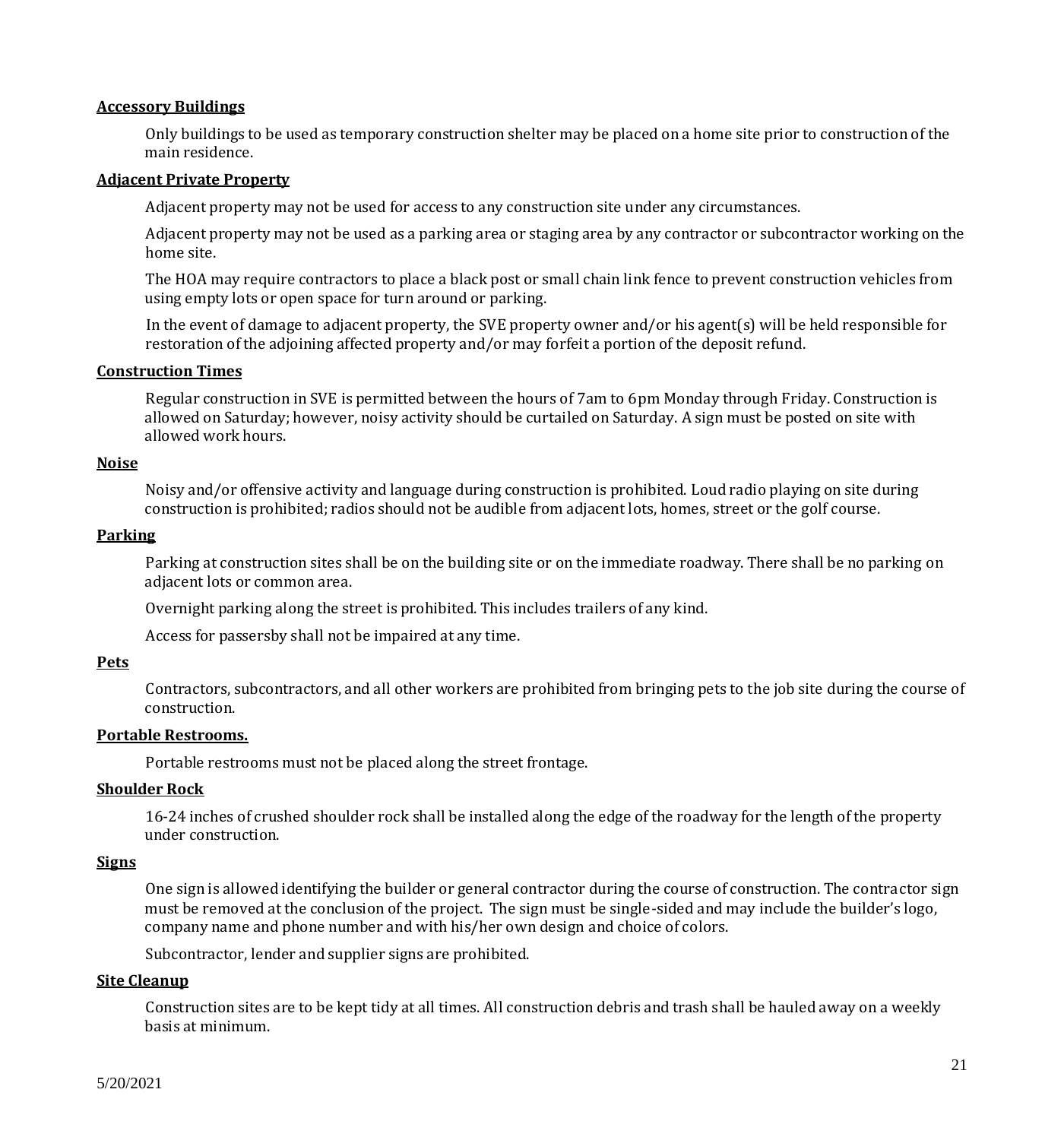Adjoining property must be kept free of construction litter. Daily clean-up is required. Side property lines must be marked.

Gravel, mud, dirt, or other debris carried onto existing paved roads by construction vehicles shall be cleared at least monthly by the contractor or property owner.

Burning of construction debris is not permitted at any time on any homesite.

Construction sites that are not kept clean may be subject to ARC action, including pick up and disposal of trash and construction debris. The cost of the removal and disposal may be deducted from the ARC deposit refund.

At the end of construction, locate painting on the roadway shall be removed, and all excavation spoils, construction materials, and construction debris must be removed from the site.

## <span id="page-21-0"></span>**Site Restoration**

All areas disturbed during construction must be restored to their original appearance or in accordance with an approved landscape plan.

#### <span id="page-21-1"></span>**Staging Area**

Each construction project must designate at least one staging area for a home site, subject to approval by the ARC.

## <span id="page-21-2"></span>**A P P E N D I X A – S U B M I T T A L R E Q U I R E M E N T S**

#### <span id="page-21-3"></span>**Preliminary Review**

The following is required for Preliminary Review.

- ❑ One D size paper drawing of the site plan, elevations and floor plan
- ❑ A legible digital file (PDF) of the site plan and elevations

The applicant may provide additional information as needed to enable the ARC and contiguous owners to evaluate the conceptual designs before final construction drawings are prepared.

#### <span id="page-21-4"></span>**Final Review**

The following items and information are required for final review.

*Construction plans (1 copy D size paper drawing and electronic PDF file)*

Site Plan to include:

- ❑ Licensed surveyor stamp and signature on plan
- $\Box$  Drawing scale (recommended):  $1" = 10'$
- ❑ North arrow
- ❑ A grading plan, if grading is required (professional engineered encouraged, and may be required) showing existing contours of site slope and proposed contour changes, both at 2' intervals (retaining walls, if any, must be reflected accurately on the grading plan)
- ❑ Property lines, setbacks, utility, and all other easements
- ❑ Building site stake location clearly identified if available
- ❑ Building footprint location, roof plan including overhangs, and driveway clearly marked
- ❑ All tree and rock outcropping locations (trees which are proposed for removal must be clearly designated as such on the plan)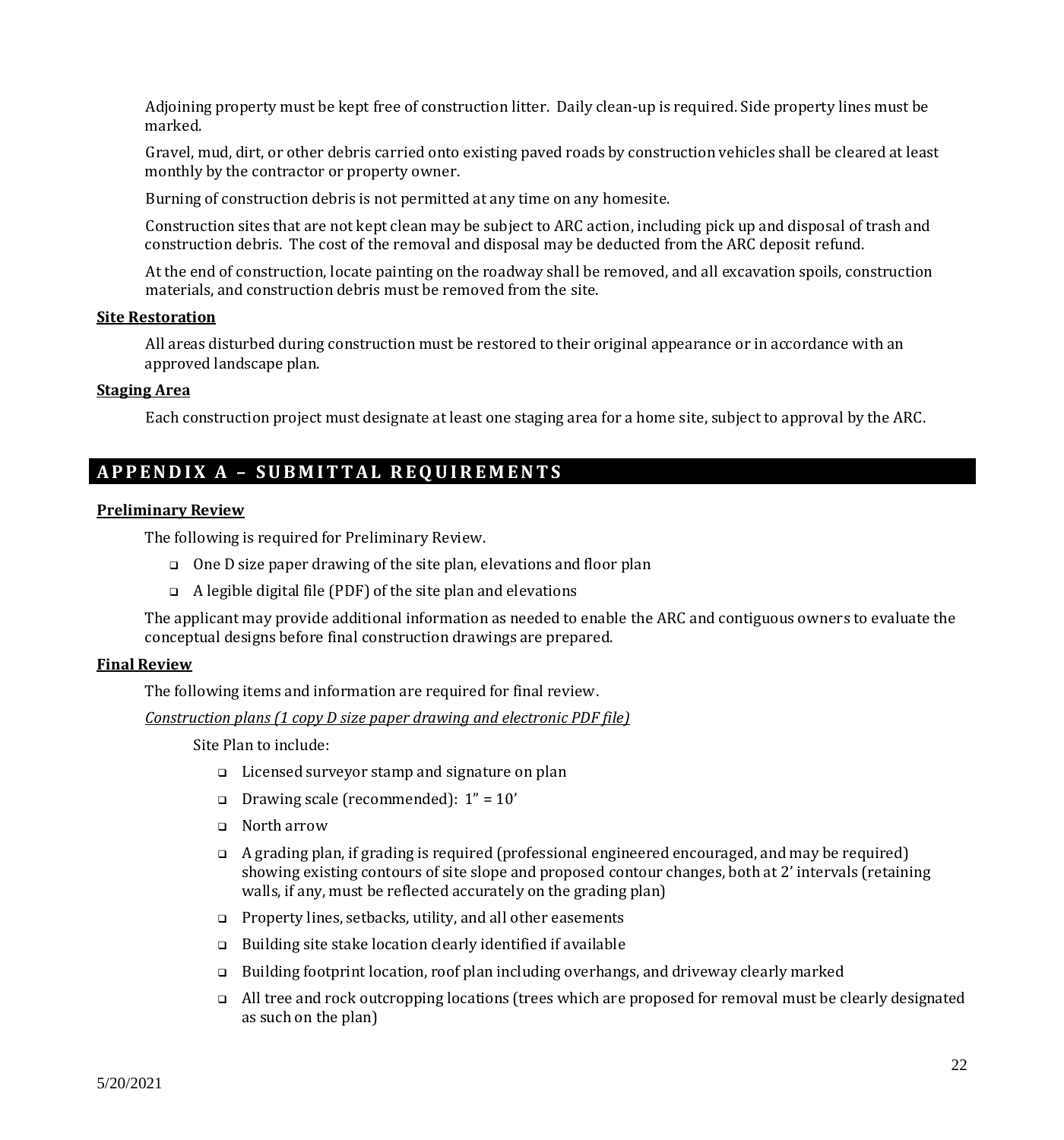- ❑ All utility stub locations
- ❑ Location of the following clearly marked: walkways, decks, retaining wall(s), parking areas, proposed utility lines, septic tank and drain field, drain field expansion area, service yard/trash storage, spa/hot tub facilities, utility, etc.
- ❑ Location of construction staging/access areas and temporary structures
- ❑ Elevation of the first floor of home with dimensions (in relation to existing grade) noted on plan
- ❑ Highest ridge elevation of the home with dimensions (in relation to existing grade) noted on plan
- ❑ Existing grade elevations of the major corners of the foundation noted on plan

Exterior Elevations to include:

- ❑ Drawing scale: 1/4" = 1'
- ❑ All exterior building features clearly identified with all materials/finishes noted (exterior lighting, roof, siding, railings, trims, patios, porches, decks, foundation, stairways, storage enclosures, masonry, garage doors, meter housings, spa facilities, etc.)
- ❑ Correct image orientation; stock plans reflecting mirror image will not be accepted
- ❑ Proposed structure's main floor line drawn and elevation in relation to existing grade noted
- ❑ Elevation of the highest point of the roof ridge in relation to the existing grade noted
- ❑ Accurate finished and existing grades drawn and noted

Floor Plan(s)

❑ Drawing scale: 1/4" = 1'

#### *Application Form (1 copy)*

- ❑ Owner(s) must sign and date signature page
- ❑ Cover sheet must be completed with pertinent addresses, phone numbers, legal description, street address, etc.
- ❑ All pages in application must be completed

#### *ARC Application Fee*

❑ A current fee schedule can be obtained from the Management Company

*Color/Material Sample Board and Color Submittal Form*

- ❑ sample board containing roof, siding, stone (if any) and paint and trim colors.
- ❑ completed color submittal form identifying materials and colors
- ❑ exterior window, siding, roofing colors and materials
- ❑ exterior light fixture catalog cuts or drawing
- ❑ masonry and paver samples